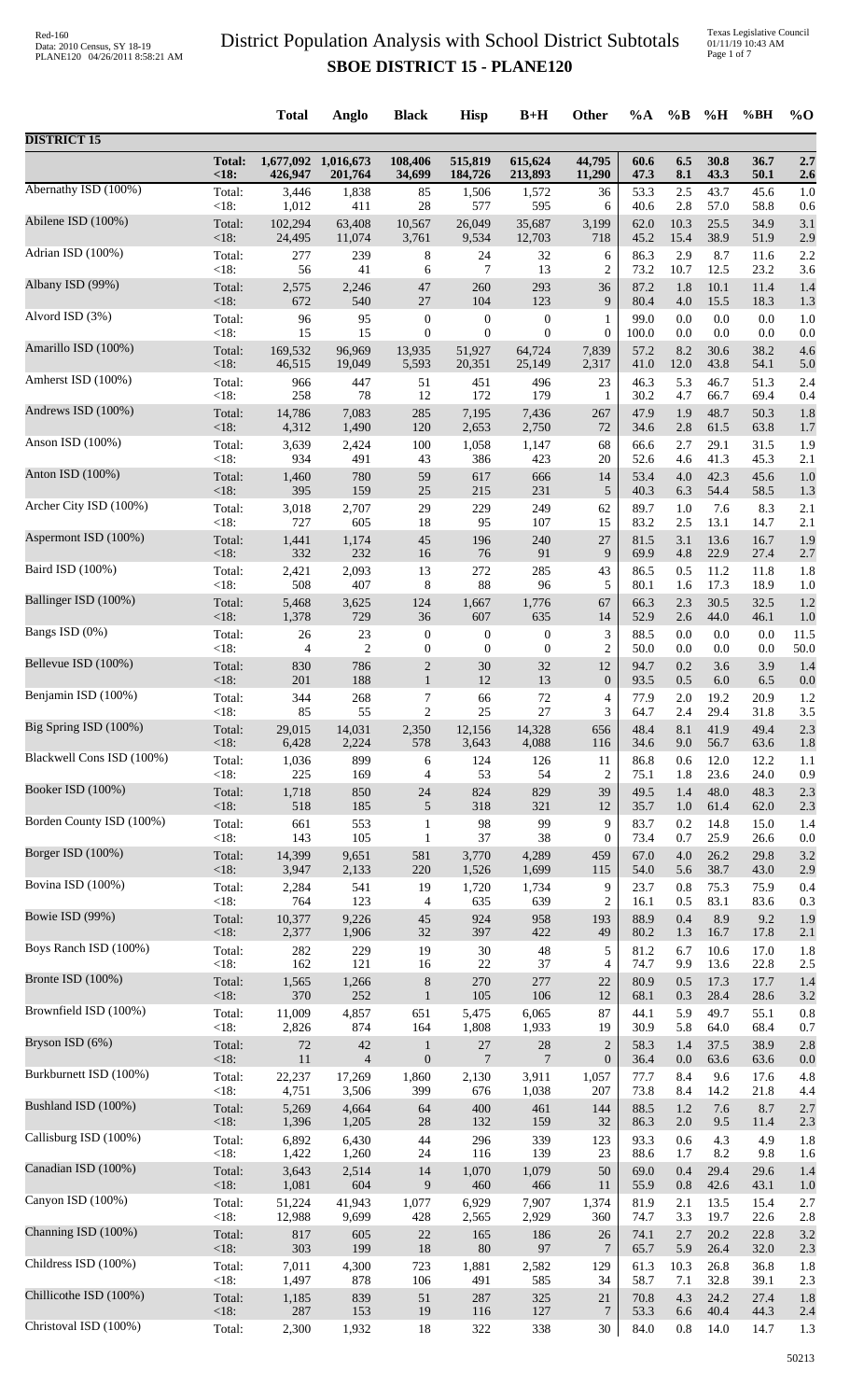|                              |                | <b>Total</b>     | Anglo            | <b>Black</b>                       | <b>Hisp</b>      | $B+H$            | Other            | %A           | $\%B$          | %H              | %BH          | $\%$ O     |
|------------------------------|----------------|------------------|------------------|------------------------------------|------------------|------------------|------------------|--------------|----------------|-----------------|--------------|------------|
| <b>DISTRICT 15</b>           |                |                  |                  |                                    |                  |                  |                  |              |                |                 |              |            |
| Cisco ISD $(0%)$             | $<18$ :        | 510              | 396              | 8                                  | 98               | 104              | 10               | 77.6         | 1.6            | 19.2            | 20.4         | 2.0        |
|                              | Total:         | 9                | 9                | $\boldsymbol{0}$                   | $\boldsymbol{0}$ | $\boldsymbol{0}$ | $\boldsymbol{0}$ | 100.0        | $0.0\,$        | $0.0\,$         | 0.0          | 0.0        |
| City View ISD (100%)         | <18:           | 3                | 3                | $\boldsymbol{0}$                   | $\mathbf{0}$     | $\mathbf{0}$     | $\boldsymbol{0}$ | 100.0        | $0.0\,$        | $0.0\,$         | 0.0          | 0.0        |
|                              | Total:         | 4,775            | 3,413            | 470                                | 698              | 1,140            | 222              | 71.5         | 9.8            | 14.6            | 23.9         | 4.6        |
| Clarendon ISD (100%)         | < 18:          | 1,176            | 703              | 187                                | 258              | 422              | 51               | 59.8         | 15.9           | 21.9            | 35.9         | 4.3        |
|                              | Total:         | 3,187            | 2,694            | 180                                | 264              | 441              | 52               | 84.5         | 5.6            | 8.3             | 13.8         | 1.6        |
| Claude ISD (100%)            | <18:           | 636              | 475              | 68                                 | 84               | 152              | 9                | 74.7         | 10.7           | 13.2            | 23.9         | 1.4        |
|                              | Total:         | 1,830            | 1,658            | 14                                 | 121              | 135              | 37               | 90.6         | 0.8            | 6.6             | 7.4          | 2.0        |
| Clyde Cons ISD (100%)        | < 18:          | 414              | 346              | 9                                  | 51               | 60               | 8                | 83.6         | 2.2            | 12.3            | 14.5         | 1.9        |
|                              | Total:         | 12,539           | 8,296            | 1,845                              | 2,259            | 4,079            | 164              | 66.2         | 14.7           | 18.0            | 32.5         | 1.3        |
|                              | <18:           | 1,951            | 1,665            | 39                                 | 217              | 247              | 39               | 85.3         | 2.0            | 11.1            | 12.7         | 2.0        |
| Coahoma ISD (100%)           | Total:         | 3,513            | 2,752            | 31                                 | 686              | 715              | 46               | 78.3         | 0.9            | 19.5            | 20.4         | 1.3        |
|                              | <18:           | 823              | 560              | 17                                 | 240              | 255              | $\,8\,$          | 68.0         | 2.1            | 29.2            | 31.0         | 1.0        |
| Coleman ISD (100%)           | Total:         | 5,932            | 4,707            | 178                                | 975              | 1,132            | 93               | 79.3         | 3.0            | 16.4            | 19.1         | 1.6        |
|                              | <18:           | 1,351            | 938              | 65                                 | 345              | 395              | $18\,$           | 69.4         | 4.8            | 25.5            | 29.2         | 1.3        |
| Collinsville ISD (0%)        | Total:         | 9                | 9                | $\boldsymbol{0}$                   | $\boldsymbol{0}$ | $\boldsymbol{0}$ | $\boldsymbol{0}$ | 100.0        | 0.0            | 0.0             | 0.0          | 0.0        |
|                              | <18:           | $\boldsymbol{0}$ | $\boldsymbol{0}$ | $\mathbf{0}$                       | $\overline{0}$   | $\theta$         | $\boldsymbol{0}$ | 0.0          | 0.0            | 0.0             | 0.0          | 0.0        |
| Colorado ISD (100%)          | Total:         | 7,498            | 3,407            | 1,042                              | 2,991            | 4,011            | 80               | 45.4         | 13.9           | 39.9            | 53.5         | 1.1        |
| Cotton Center ISD (100%)     | $<18$ :        | 1,361            | 580              | 93                                 | 692              | 770              | 11               | 42.6         | 6.8            | 50.8            | 56.6         | 0.8        |
|                              | Total:         | 388              | 230              | 14                                 | 143              | 156              | $\overline{c}$   | 59.3         | 3.6            | 36.9            | 40.2         | 0.5        |
| Crosbyton Cons ISD (100%)    | <18:           | 104              | 56               | 5                                  | 44               | 48               | $\boldsymbol{0}$ | 53.8         | 4.8            | 42.3            | 46.2         | 0.0        |
|                              | Total:         | 2,248            | 1,064            | 111                                | 1,072            | 1,172            | 12               | 47.3         | 4.9            | 47.7            | 52.1         | 0.5        |
| Cross Plains ISD (77%)       | $<18$ :        | 589              | 191              | 41                                 | 360              | 395              | 3                | 32.4         | 7.0            | 61.1            | 67.1         | 0.5        |
|                              | Total:         | 2,046            | 1,913            | 5                                  | 93               | 98               | 35               | 93.5         | 0.2            | 4.5             | 4.8          | 1.7        |
| Crowell ISD (100%)           | < 18:          | 422              | 375              | $\overline{4}$                     | 37               | 41               | 6                | 88.9         | 0.9            | 8.8             | 9.7          | 1.4        |
|                              | Total:         | 1,372            | 1,117            | 54                                 | 190              | 244              | 11               | 81.4         | 3.9            | 13.8            | 17.8         | 0.8        |
|                              | <18:           | 281              | 196              | 23                                 | 59               | 82               | 3                | 69.8         | 8.2            | 21.0            | 29.2         | 1.1        |
| Dalhart ISD (100%)           | Total:         | 10,237           | 6,163            | 538                                | 3,376            | 3,892            | 182              | 60.2         | 5.3            | 33.0            | 38.0         | 1.8        |
|                              | <18:           | 2,576            | 1,379            | 60                                 | 1,092            | 1,138            | 59               | 53.5         | 2.3            | 42.4            | 44.2         | 2.3        |
| Darrouzett ISD (100%)        | Total:         | 471              | 382              | $\overline{c}$                     | 79               | 81               | $\,8\,$          | 81.1         | 0.4            | 16.8            | 17.2         | 1.7        |
|                              | <18:           | 135              | 87               | $\sqrt{2}$                         | 43               | 45               | 3                | 64.4         | 1.5            | 31.9            | 33.3         | 2.2        |
| Dawson ISD (Dawson) (100%)   | Total:         | 398              | 238              | $\,8\,$                            | 159              | 160              | $\boldsymbol{0}$ | 59.8         | 2.0            | 39.9            | 40.2         | 0.0        |
|                              | <18:           | 120              | 53               | 5                                  | 66               | 67               | $\boldsymbol{0}$ | 44.2         | 4.2            | 55.0            | 55.8         | 0.0        |
| Denver City ISD (100%)       | Total:<br><18: | 5,798            | 2,112<br>442     | 96                                 | 3,542            | 3,612            | 74               | 36.4         | 1.7<br>$2.0\,$ | 61.1<br>74.0    | 62.3<br>75.1 | 1.3        |
| Dimmitt ISD (100%)           | Total:         | 1,838<br>5,518   | 1,752            | 37<br>127                          | 1,360<br>3,588   | 1,381<br>3,703   | 15<br>63         | 24.0<br>31.8 | 2.3            | 65.0            | 67.1         | 0.8<br>1.1 |
| Dumas ISD (100%)             | <18:           | 1,762            | 323              | 47                                 | 1,377            | 1,419            | 20               | 18.3         | 2.7            | 78.1            | 80.5         | 1.1        |
|                              | Total:         | 19,719           | 7,192            | 380                                | 10,592           | 10,899           | 1,628            | 36.5         | 1.9            | 53.7            | 55.3         | 8.3        |
| Electra ISD (100%)           | <18:           | 6,317            | 1,486            | 119                                | 4,130            | 4,214            | 617              | 23.5         | 1.9            | 65.4            | 66.7         | 9.8        |
|                              | Total:         | 3,174            | 2,541            | 204                                | 388              | 582              | 51               | 80.1         | 6.4            | 12.2            | 18.3         | 1.6        |
| Era ISD (100%)               | <18:           | 765              | 505              | 88                                 | 166<br>106       | 249              | 11<br>60         | 66.0<br>90.1 | 11.5<br>0.5    | 21.7<br>$6.0\,$ | 32.5<br>6.5  | 1.4        |
|                              | Total:<br><18: | 1,764<br>435     | 1,589<br>373     | $\overline{9}$<br>$\boldsymbol{7}$ | 37               | 115<br>44        | 18               | 85.7         | 1.6            | 8.5             | 10.1         | 3.4<br>4.1 |
| Eula ISD (100%)              | Total:         | 2,586            | 2,185            | 108                                | 244              | 347              | 54               | 84.5         | 4.2            | 9.4             | 13.4         | 2.1        |
|                              | <18:           | 597              | 435              | 53                                 | 94               | 144              | 18               | 72.9         | 8.9            | 15.7            | 24.1         | 3.0        |
| Farwell ISD (100%)           | Total:         | 2,328            | 1,351            | 36                                 | 929              | 962              | 15               | 58.0         | 1.5            | 39.9            | 41.3         | 0.6        |
|                              | $<18$ :        | 688              | 312              | 10                                 | 364              | 372              | $\overline{4}$   | 45.3         | 1.5            | 52.9            | 54.1         | 0.6        |
| Floydada ISD (100%)          | Total:         | 3,955            | 1,654            | 180                                | 2,119            | 2,283            | 18               | 41.8         | 4.6            | 53.6            | 57.7         | 0.5        |
|                              | <18:           | 1,135            | 260              | 56                                 | 828              | 875              | $\boldsymbol{0}$ | 22.9         | 4.9            | 73.0            | 77.1         | 0.0        |
| Follett ISD (100%)           | Total:         | 614              | 520              | $\sqrt{5}$                         | 79               | 84               | 10               | 84.7         | 0.8            | 12.9            | 13.7         | 1.6        |
|                              | <18:           | 161              | 125              | $\overline{4}$                     | $28\,$           | 32               | $\overline{4}$   | 77.6         | 2.5            | 17.4            | 19.9         | 2.5        |
| Forestburg ISD (100%)        | Total:         | 1,033<br>213     | 954              | $\sqrt{2}$                         | 65               | 67               | 12               | 92.4         | 0.2            | 6.3             | 6.5          | 1.2        |
| Forsan ISD (100%)            | <18:<br>Total: | 2,198            | 183<br>1,823     | $\mathbf{1}$<br>$31\,$             | 24<br>325        | 25<br>339        | 5<br>36          | 85.9<br>82.9 | 0.5<br>1.4     | 11.3<br>14.8    | 11.7<br>15.4 | 2.3<br>1.6 |
| Fort Elliott Cons ISD (100%) | <18:           | 547              | 424              | 15                                 | 116              | 120              | $\mathfrak{Z}$   | 77.5         | 2.7            | 21.2            | 21.9         | 0.5        |
|                              | Total:         | 841              | 736              | $\boldsymbol{9}$                   | 84               | 88               | 17               | 87.5         | 1.1            | 10.0            | 10.5         | 2.0        |
| Frenship ISD (100%)          | <18:           | 196              | 147              | $7\phantom{.0}$                    | 43               | 47               | $\overline{c}$   | 75.0         | 3.6            | 21.9            | 24.0         | 1.0        |
|                              | Total:         | 42,332           | 28,607           | 1,890                              | 10,199           | 11,884           | 1,841            | 67.6         | 4.5            | 24.1            | 28.1         | 4.3        |
| Friona ISD (100%)            | < 18:          | 11,378           | 6,576            | 713                                | 3,681            | 4,246            | 556              | 57.8         | 6.3            | 32.4            | 37.3         | 4.9        |
|                              | Total:         | 5,085            | 1,678            | $81\,$                             | 3,314            | 3,367            | 40               | 33.0         | 1.6            | 65.2            | 66.2         | 0.8        |
| Gainesville ISD (100%)       | <18:           | 1,586            | 321              | 25                                 | 1,246            | 1,258            | 7                | 20.2         | 1.6            | 78.6            | 79.3         | 0.4        |
|                              | Total:         | 18,333           | 11,951           | 1,181                              | 4,734            | 5,858            | 524              | 65.2         | 6.4            | 25.8            | 32.0         | 2.9        |
|                              | <18:           | 5,079            | 2,393            | 490                                | 2,081            | 2,536            | 150              | 47.1         | 9.6            | 41.0            | 49.9         | 3.0        |
| Gold-Burg ISD (100%)         | Total:         | 728              | 647              | $\mathbf{2}$                       | 60               | 61               | 20               | 88.9         | 0.3            | 8.2             | 8.4          | 2.7        |
|                              | <18:           | 153              | 124              | $\mathbf{1}$                       | $22\,$           | 23               | 6                | 81.0         | 0.7            | 14.4            | 15.0         | 3.9        |
| Grady ISD (100%)             | Total:         | 555              | 370              | $\boldsymbol{9}$                   | 170              | 179              | 6                | 66.7         | 1.6            | 30.6            | 32.3         | 1.1        |
|                              | <18:           | 171              | 105              | $\overline{4}$                     | 61               | 65               | $\mathbf{1}$     | 61.4         | 2.3            | 35.7            | 38.0         | 0.6        |
| Graham ISD (100%)            | Total:         | 13,560           | 10,973           | 195                                | 2,226            | 2,395            | 192              | 80.9         | 1.4            | 16.4            | 17.7         | 1.4        |
|                              | <18:           | 3,261            | 2,288            | 73                                 | 860              | 919              | 54               | 70.2         | 2.2            | 26.4            | 28.2         | 1.7        |
| Grandview-Hopkins ISD (100%) | Total:         | 111              | 108              | $\mathfrak{Z}$                     | $\boldsymbol{0}$ | $\mathfrak{Z}$   | $\boldsymbol{0}$ | 97.3         | 2.7            | $0.0\,$         | 2.7          | 0.0        |
|                              | <18:           | 18               | 18               | $\boldsymbol{0}$                   | $\mathbf{0}$     | $\mathbf{0}$     | $\boldsymbol{0}$ | 100.0        | 0.0            | 0.0             | 0.0          | 0.0        |
| Grape Creek ISD (100%)       | Total:         | 5,842            | 4,143            | 78                                 | 1,549            | 1,599            | 100              | 70.9         | 1.3            | 26.5            | 27.4         | 1.7        |
| Greenwood ISD (100%)         | < 18:          | 1,492            | 900              | 44                                 | 542              | 572              | 20               | 60.3         | 2.9            | 36.3            | 38.3         | 1.3        |
|                              | Total:         | 7,214            | 5,095            | 60                                 | 1,979            | 2,017            | 102              | 70.6         | 0.8            | 27.4            | 28.0         | 1.4        |
|                              | $<18$ :        | 2,176            | 1,362            | 30                                 | 771              | 787              | 27               | 62.6         | 1.4            | 35.4            | 36.2         | 1.2        |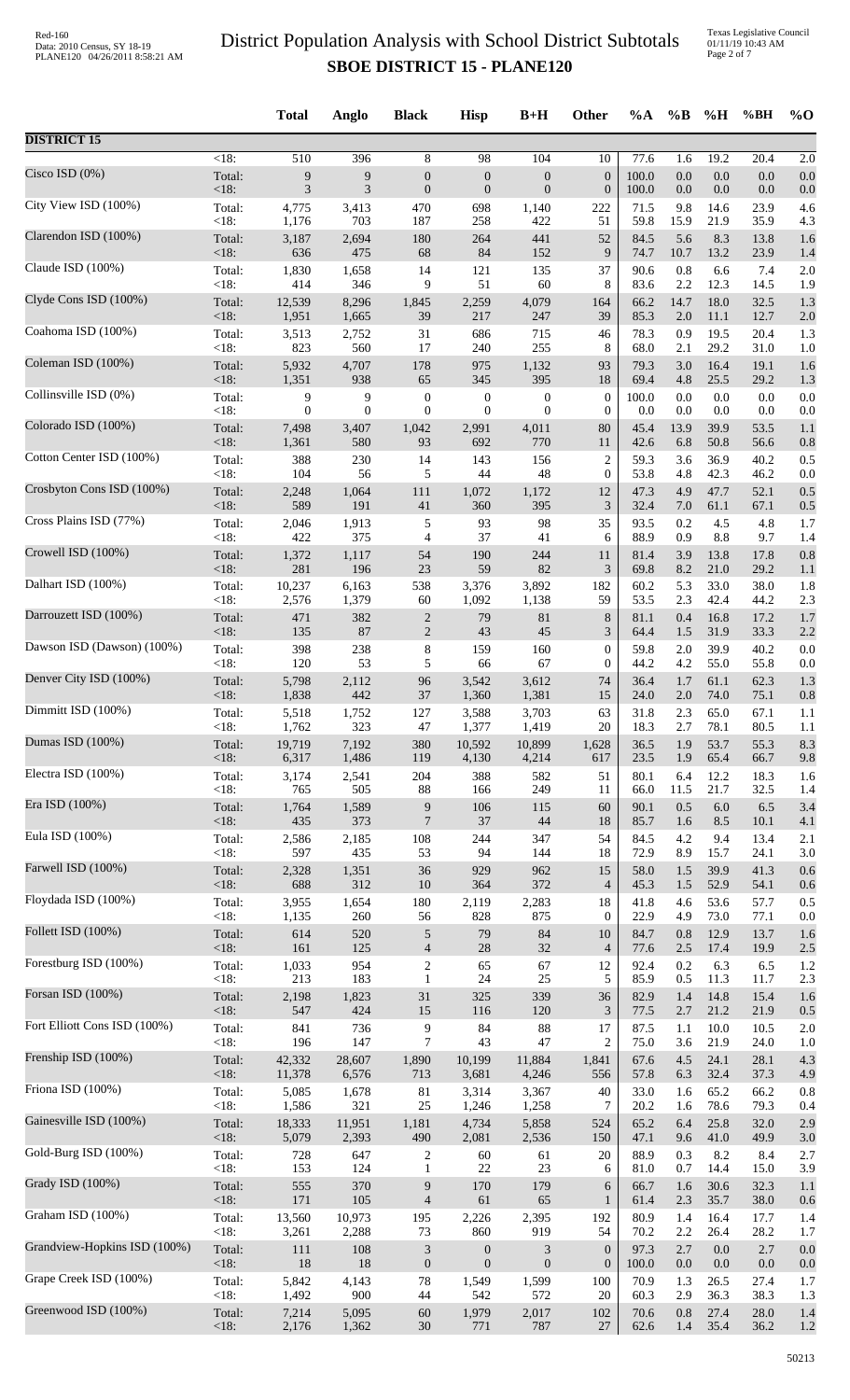|                                         |                | <b>Total</b>   | Anglo        | <b>Black</b>        | <b>Hisp</b>      | $B+H$            | Other            | $\%A$        | $\%$ B     | %H           | %BH          | $\%$ O     |
|-----------------------------------------|----------------|----------------|--------------|---------------------|------------------|------------------|------------------|--------------|------------|--------------|--------------|------------|
| <b>DISTRICT 15</b>                      |                |                |              |                     |                  |                  |                  |              |            |              |              |            |
| Groom ISD (100%)                        | Total:         | 743            | 671          | $\tau$              | 48               | 55               | 17               | 90.3         | 0.9        | 6.5          | 7.4          | 2.3        |
| Gruver ISD (100%)                       | <18:           | 156            | 129          | 5                   | 18               | 23               | $\overline{4}$   | 82.7         | 3.2        | 11.5         | 14.7         | 2.6        |
|                                         | Total:         | 1,767          | 1,077        | $22\,$              | 662              | 684              | 6                | 61.0         | 1.2        | 37.5         | 38.7         | 0.3        |
| Guthrie CSD (100%)                      | <18:           | 528            | 276          | $\overline{7}$      | 244              | 251              | 1                | 52.3         | 1.3        | 46.2         | 47.5         | 0.2        |
|                                         | Total:         | 274            | 237          | $\boldsymbol{0}$    | 32               | 32               | 5                | 86.5         | 0.0        | 11.7         | 11.7         | 1.8        |
|                                         | <18:           | 64             | 52           | $\boldsymbol{0}$    | 11               | 11               | $\mathbf{1}$     | 81.3         | 0.0        | 17.2         | 17.2         | 1.6        |
| Hale Center ISD (100%)                  | Total:         | 2,869          | 1,088        | 127                 | 1,647            | 1,760            | 21               | 37.9         | 4.4        | 57.4         | 61.3         | 0.7        |
|                                         | $<18$ :        | 854            | 194          | 52                  | 613              | 656              | $\overline{4}$   | 22.7         | 6.1        | 71.8         | 76.8         | 0.5        |
| Hamlin ISD (100%)                       | Total:         | 2,499          | 1,622        | 217                 | 660              | 855              | 22               | 64.9         | 8.7        | 26.4         | 34.2         | 0.9        |
|                                         | <18:           | 646            | 361          | 62                  | 233              | 281              | $\overline{4}$   | 55.9         | 9.6        | 36.1         | 43.5         | 0.6        |
| Happy ISD (100%)                        | Total:<br><18: | 1,073<br>293   | 873<br>219   | 11                  | 178<br>65        | 187<br>68        | 13               | 81.4         | 1.0        | 16.6         | 17.4<br>23.2 | 1.2        |
| Harrold ISD (100%)                      | Total:         | 129            | 113          | $\overline{4}$<br>4 | 6                | $10\,$           | 6<br>6           | 74.7<br>87.6 | 1.4<br>3.1 | 22.2<br>4.7  | 7.8          | 2.0<br>4.7 |
| Hart ISD (100%)                         | <18:           | 25             | 19           | $\overline{2}$      | $\overline{c}$   | $\overline{4}$   | $\overline{2}$   | 76.0         | 8.0        | 8.0          | 16.0         | 8.0        |
|                                         | Total:         | 1,496          | 401          | 40                  | 1,054            | 1,087            | 8                | 26.8         | 2.7        | 70.5         | 72.7         | 0.5        |
| Hartley ISD (100%)                      | $<18$ :        | 459            | 74           | 19                  | 370              | 383              | $\overline{2}$   | 16.1         | 4.1        | 80.6         | 83.4         | 0.4        |
|                                         | Total:         | 877            | 506          | $\overline{4}$      | 358              | 362              | 9                | 57.7         | 0.5        | 40.8         | 41.3         | 1.0        |
| Haskell Cons ISD (100%)                 | $<18$ :        | 314            | 157          | $\boldsymbol{0}$    | 153              | 153              | $\overline{4}$   | 50.0         | 0.0        | 48.7         | 48.7         | 1.3        |
|                                         | Total:         | 4,356          | 2,966        | 220                 | 1,104            | 1,303            | 87               | 68.1         | 5.1        | 25.3         | 29.9         | 2.0        |
|                                         | <18:           | 935            | 509          | 67                  | 356              | 406              | 20               | 54.4         | 7.2        | 38.1         | 43.4         | 2.1        |
| Hawley ISD (100%)                       | Total:         | 3,140          | 2,762        | 31                  | 299              | 325              | 53               | 88.0         | 1.0        | 9.5          | 10.4         | 1.7        |
|                                         | <18:           | 798            | 649          | 17                  | 125              | 138              | 11               | 81.3         | 2.1        | 15.7         | 17.3         | 1.4        |
| Hedley ISD (100%)                       | Total:         | 584            | 525          | $\sqrt{2}$          | 51               | 53               | 6                | 89.9         | 0.3        | 8.7          | 9.1          | 1.0        |
|                                         | <18:           | 131            | 110          | $\boldsymbol{0}$    | 21               | 21               | $\boldsymbol{0}$ | 84.0         | 0.0        | 16.0         | 16.0         | 0.0        |
| Henrietta ISD (100%)                    | Total:         | 5,658          | 5,249        | 37                  | 223              | 257              | 152              | 92.8         | 0.7        | 3.9          | 4.5          | 2.7        |
| Hereford ISD (100%)                     | <18:           | 1,273          | 1,126        | 15                  | 91               | 104              | 43               | 88.5         | 1.2        | 7.1          | 8.2          | 3.4        |
|                                         | Total:         | 19,135         | 5,724        | 296                 | 13,024           | 13,219           | 192              | 29.9         | 1.5        | 68.1         | 69.1         | 1.0        |
|                                         | <18:           | 6,186          | 1,132        | 118                 | 4,954            | 5,007            | 47               | 18.3         | 1.9        | 80.1         | 80.9         | 0.8        |
| Hermleigh ISD (100%)                    | Total:         | 751            | 555          | 15                  | 173              | 186              | 10               | 73.9         | 2.0        | 23.0         | 24.8         | 1.3        |
|                                         | <18:           | 186            | 118          | $\overline{4}$      | 63               | 66               | $\overline{2}$   | 63.4         | 2.2        | 33.9         | 35.5         | 1.1        |
| Higgins ISD (100%)                      | Total:         | 549            | 497          | $\mathbf{1}$        | $38\,$           | 39               | 13               | 90.5         | 0.2        | 6.9          | 7.1          | 2.4        |
|                                         | <18:           | 106            | 91           | $\mathbf{1}$        | 11               | 12               | $\mathfrak{Z}$   | 85.8         | 0.9        | 10.4         | 11.3         | 2.8        |
| Highland ISD (100%)                     | Total:         | 362            | 329          | $\boldsymbol{0}$    | 33               | 33               | $\boldsymbol{0}$ | 90.9         | $0.0\,$    | 9.1          | 9.1          | 0.0        |
| Highland Park ISD (Potter) (100%)       | <18:           | 91             | 83           | $\boldsymbol{0}$    | 8                | 8                | $\theta$         | 91.2         | 0.0        | 8.8          | 8.8          | 0.0        |
|                                         | Total:         | 8,463          | 3,866        | 2,135               | 2,369            | 4,493            | 104              | 45.7         | 25.2       | 28.0         | 53.1         | 1.2        |
| Holliday ISD (100%)                     | < 18:          | 988            | 632          | 49                  | 293              | 338              | 18               | 64.0         | 5.0        | 29.7         | 34.2         | 1.8        |
|                                         | Total:         | 4,553          | 4,261        | 38                  | 196              | 229              | 63               | 93.6         | 0.8        | 4.3          | 5.0          | 1.4        |
| Idalou ISD (100%)                       | <18:           | 1,048          | 947          | 21                  | 70               | 88               | 13               | 90.4         | 2.0        | 6.7          | 8.4          | 1.2        |
|                                         | Total:         | 3,852          | 2,267        | 56                  | 1,510            | 1,555            | 30               | 58.9         | 1.5        | 39.2         | 40.4         | 0.8        |
|                                         | < 18:          | 1,071          | 544          | $27\,$              | 503              | 520              | $\overline{7}$   | 50.8         | 2.5        | 47.0         | 48.6         | 0.7        |
| Iowa Park Cons ISD (100%)               | Total:         | 13,494         | 10,020       | 1,464               | 1,751            | 3,193            | 281              | 74.3         | 10.8       | 13.0         | 23.7         | 2.1        |
|                                         | <18:           | 2,318          | 1,988        | 39                  | 231              | 260              | 70               | 85.8         | 1.7        | 10.0         | 11.2         | 3.0        |
| Ira ISD (100%)                          | Total:         | 579            | 469          | $\sqrt{5}$          | 104              | 108              | $\overline{2}$   | 81.0         | 0.9        | 18.0         | 18.7         | 0.3        |
|                                         | $<18$ :        | 141            | 98           | $\mathbf{2}$        | 40               | 42               | $\mathbf{1}$     | 69.5         | 1.4        | 28.4         | 29.8         | 0.7        |
| Jacksboro ISD (0%)                      | Total:         | 8              | 8            | $\boldsymbol{0}$    | $\boldsymbol{0}$ | $\boldsymbol{0}$ | $\boldsymbol{0}$ | 100.0        | 0.0        | 0.0          | 0.0          | 0.0        |
| Jayton-Girard ISD (100%)                | $<18$ :        | $\overline{0}$ | $\theta$     | $\boldsymbol{0}$    | $\boldsymbol{0}$ | $\boldsymbol{0}$ | $\theta$         | 0.0          | 0.0        | 0.0          | 0.0          | 0.0        |
|                                         | Total:         | 770            | 637          | 10                  | 117              | 123              | 10               | 82.7         | 1.3        | 15.2         | 16.0         | 1.3        |
| Jim Ned Cons ISD (100%)                 | <18:           | 175            | 119          | $\sqrt{5}$          | $50\,$           | 53               | 3                | 68.0         | 2.9        | 28.6         | 30.3         | 1.7        |
|                                         | Total:         | 5,629          | 5,086        | 46                  | 412              | 454              | 89               | 90.4         | 0.8        | 7.3          | 8.1          | 1.6        |
| Kelton ISD (100%)                       | <18:           | 1,367          | 1,173        | 20                  | 153              | 170              | 24               | 85.8         | 1.5        | 11.2         | 12.4         | 1.8        |
|                                         | Total:         | 155            | 133          | $\boldsymbol{0}$    | $22\,$           | 22               | $\mathbf{0}$     | 85.8         | 0.0        | 14.2         | 14.2         | 0.0        |
|                                         | <18:           | 44             | 33           | $\mathbf{0}$        | 11               | 11               | $\mathbf{0}$     | 75.0         | 0.0        | 25.0         | 25.0         | 0.0        |
| Klondike ISD (100%)                     | Total:         | 719            | 477          | $\overline{4}$      | 233              | 237              | 5                | 66.3         | 0.6        | 32.4         | 33.0         | 0.7        |
|                                         | <18:           | 231            | 132          | $\mathbf{1}$        | 98               | 99               | $\boldsymbol{0}$ | 57.1         | 0.4        | 42.4         | 42.9         | 0.0        |
| Knox City-O'Brien Cons ISD (100%)Total: | $<18$ :        | 1,557<br>374   | 1,007<br>200 | 100<br>36           | 435<br>138       | 527<br>169       | 23<br>5          | 64.7<br>53.5 | 6.4<br>9.6 | 27.9<br>36.9 | 33.8<br>45.2 | 1.5<br>1.3 |
| Kress ISD (100%)                        | Total:         | 1,256          | 619          | 55                  | 580              | 631              | 6                | 49.3         | 4.4        | 46.2         | 50.2         | 0.5        |
| Lamesa ISD $(100\%)$                    | <18:           | 311            | 101          | 19                  | 193              | 210              | $\boldsymbol{0}$ | 32.5         | 6.1        | 62.1         | 67.5         | 0.0        |
|                                         | Total:         | 12,585         | 4,689        | 969                 | 6,874            | 7,776            | 120              | 37.3         | 7.7        | 54.6         | 61.8         | 1.0        |
| Lazbuddie ISD (100%)                    | <18:           | 3,027          | 743          | 192                 | 2,106            | 2,256            | 28               | 24.5         | 6.3        | 69.6         | 74.5         | 0.9        |
|                                         | Total:         | 685            | 442          | 10                  | 240              | 242              | $\mathbf{1}$     | 64.5         | 1.5        | 35.0         | 35.3         | 0.1        |
| Lefors ISD $(100\%)$                    | <18:           | 208            | 112          | 4                   | 96               | 96               | $\boldsymbol{0}$ | 53.8         | 1.9        | 46.2         | 46.2         | 0.0        |
|                                         | Total:         | 621            | 573          | $\sqrt{5}$          | 32               | 35               | 13               | 92.3         | 0.8        | 5.2          | 5.6          | 2.1        |
|                                         | $<18$ :        | 140            | 121          | $\sqrt{2}$          | 17               | 18               | $\mathbf{1}$     | 86.4         | 1.4        | 12.1         | 12.9         | 0.7        |
| Levelland ISD (100%)                    | Total:         | 16,422         | 7,918        | 801                 | 7,552            | 8,295            | 209              | 48.2         | 4.9        | 46.0         | 50.5         | 1.3        |
|                                         | <18:           | 4,397          | 1,473        | 235                 | 2,681            | 2,874            | 50               | 33.5         | 5.3        | 61.0         | 65.4         | 1.1        |
| Lindsay ISD (100%)                      | Total:         | 1,937          | 1,780        | 18                  | 100              | 114              | 43               | 91.9         | 0.9        | 5.2          | 5.9          | 2.2        |
|                                         | < 18:          | 569            | 507          | 6                   | 45               | 51               | 11               | 89.1         | 1.1        | 7.9          | 9.0          | 1.9        |
| Littlefield ISD (100%)                  | Total:         | 7,067          | 2,977        | 457                 | 3,633            | 4,033            | 57               | 42.1         | 6.5        | 51.4         | 57.1         | 0.8        |
| Lockney ISD (100%)                      | <18:           | 2,040          | 593          | 173                 | 1,298            | 1,436            | 11               | 29.1         | 8.5        | 63.6         | 70.4         | 0.5        |
|                                         | Total:         | 2,405          | 1,063        | 68                  | 1,267            | 1,323            | 19               | 44.2         | 2.8        | 52.7         | 55.0         | 0.8        |
| Loop ISD (100%)                         | <18:           | 709            | 187          | 31                  | 494              | 516              | 6                | 26.4         | 4.4        | 69.7         | 72.8         | 0.8        |
|                                         | Total:         | 421            | 255          | 16                  | 149              | 163              | 3                | 60.6         | 3.8        | 35.4         | 38.7         | 0.7        |
|                                         | <18:           | 121            | 63           | 6                   | 52               | 57               | 1                | 52.1         | 5.0        | 43.0         | 47.1         | 0.8        |
| Loraine ISD (100%)                      | Total:         | 997            | 582          | 32                  | 368              | 396              | 19               | 58.4         | 3.2        | 36.9         | 39.7         | 1.9        |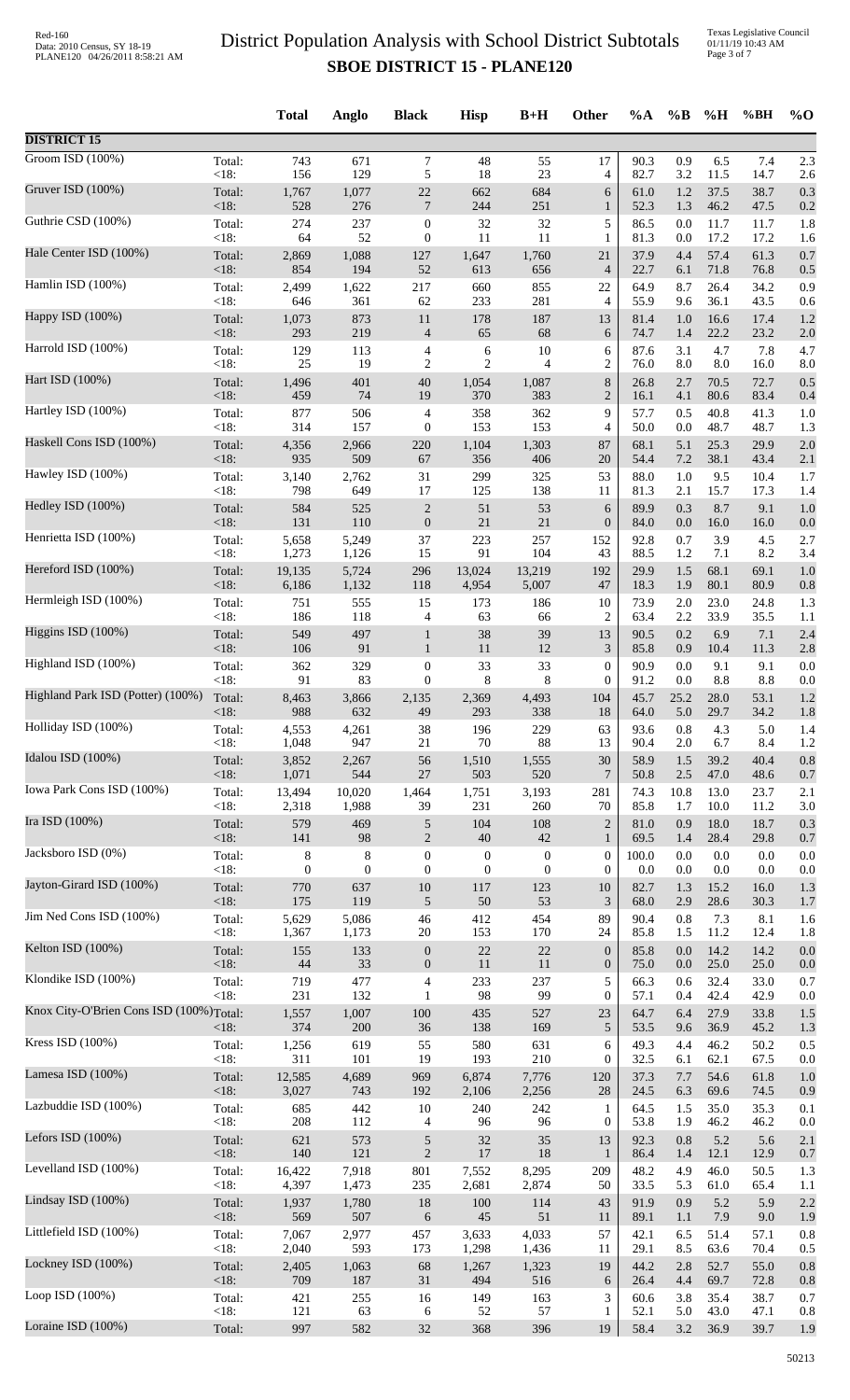| <b>DISTRICT 15</b><br>$<18$ :<br>256<br>120<br>$\overline{15}$<br>124<br>135<br>46.9<br>5.9<br>48.4<br>52.7<br>0.4<br>$\mathbf{1}$<br>Lorenzo ISD (100%)<br>831<br>904<br>4.9<br>52.8<br>57.4<br>1.3<br>Total:<br>1,575<br>650<br>$77$<br>21<br>41.3<br>478<br>31<br>321<br><18:<br>125<br>348<br>5<br>26.2<br>6.5<br>67.2<br>72.8<br>1.0<br>Lubbock ISD (100%)<br>34.4<br>Total:<br>187,067<br>19,337<br>64,389<br>82,416<br>52.6<br>10.3<br>44.1<br>3.3<br>98,486<br>6,165<br><18:<br>42,811<br>14,295<br>6,456<br>33.4<br>51.0<br>64.2<br>21,823<br>27,473<br>15.1<br>2.4<br>1,043<br>Lubbock-Cooper ISD (100%)<br>Total:<br>22,352<br>16,383<br>713<br>4,696<br>5,351<br>618<br>73.3<br>3.2<br>21.0<br>23.9<br>2.8<br><18:<br>1,679<br>2.7<br>27.2<br>29.3<br>6,166<br>4,174<br>164<br>1,807<br>67.7<br>3.0<br>185<br>Lueders-Avoca ISD (100%)<br>Total:<br>787<br>685<br>$\overline{7}$<br>77<br>84<br>18<br>87.0<br>0.9<br>9.8<br>10.7<br>2.3<br>142<br>$\ensuremath{\mathfrak{Z}}$<br>13<br>8.2<br><18:<br>158<br>16<br>89.9<br>1.9<br>$\boldsymbol{0}$<br>10.1<br>0.0<br>McLean ISD (100%)<br>1,034<br>103<br>87.9<br>0.9<br>8.8<br>9.7<br>2.5<br>Total:<br>1,177<br>11<br>114<br>29<br>49<br><18:<br>218<br>41<br>271<br>8<br>4<br>80.4<br>3.0<br>15.1<br>18.1<br>1.5<br>Meadow ISD (100%)<br>922<br>414<br>504<br>504<br>44.9<br>0.0<br>54.7<br>Total:<br>$\boldsymbol{0}$<br>$\overline{4}$<br>54.7<br>0.4<br><18:<br>106<br>156<br>$\overline{2}$<br>59.1<br>59.1<br>264<br>$\boldsymbol{0}$<br>156<br>40.2<br>0.0<br>0.8<br>Memphis ISD (100%)<br>1,680<br>233<br>935<br>58.7<br>8.1<br>32.7<br>40.5<br>Total:<br>2,862<br>1,159<br>23<br>0.8<br><18:<br>759<br>312<br>75<br>372<br>443<br>9.9<br>49.0<br>58.4<br>4<br>41.1<br>0.5<br>Merkel ISD (100%)<br>874<br>Total:<br>6,404<br>5,299<br>127<br>992<br>82.7<br>13.6<br>113<br>2.0<br>15.5<br>1.8<br>298<br>75.1<br>23.1<br>$<18$ :<br>1,569<br>1,179<br>74<br>363<br>27<br>4.7<br>19.0<br>1.7<br>Miami ISD (100%)<br>Total:<br>73<br>73<br>8.7<br>8.7<br>842<br>756<br>13<br>89.8<br>0.5<br>1.5<br>4<br>27<br><18:<br>212<br>183<br>27<br>$\overline{c}$<br>1.4<br>12.7<br>12.7<br>0.9<br>3<br>86.3<br>Midland ISD (100%)<br>Total:<br>49,621<br>52.2<br>7.7<br>38.3<br>45.4<br>2.4<br>129,658<br>67,727<br>9,931<br>58,807<br>3,124<br><18:<br>3,282<br>51.1<br>35,353<br>13,651<br>18,083<br>20,884<br>818<br>38.6<br>9.3<br>59.1<br>2.3<br>Midway ISD (Clay) (93%)<br>2.3<br>Total:<br>732<br>696<br>17<br>18<br>95.1<br>0.1<br>2.5<br>2.5<br>$\mathbf{1}$<br>18<br><18:<br>137<br>128<br>3<br>3<br>0.0<br>2.2<br>2.2<br>$\boldsymbol{0}$<br>93.4<br>4.4<br>6<br>Miles ISD (100%)<br>491<br>Total:<br>1,724<br>1,202<br>10<br>501<br>21<br>69.7<br>0.6<br>28.5<br>29.1<br>1.2<br><18:<br>464<br>285<br>$\sqrt{5}$<br>173<br>36.2<br>37.3<br>168<br>6<br>61.4<br>1.1<br>1.3<br>Montague ISD (100%)<br>$\boldsymbol{7}$<br>Total:<br>584<br>531<br>37<br>44<br>9<br>90.9<br>1.2<br>6.3<br>7.5<br>1.5<br><18:<br>125<br>108<br>5<br>11<br>16<br>4.0<br>8.8<br>12.8<br>86.4<br>0.8<br>1<br>Moran ISD (94%)<br>390<br>47<br>48<br>$\boldsymbol{2}$<br>10.7<br>Total:<br>440<br>88.6<br>0.9<br>10.9<br>0.5<br>$\overline{4}$<br>72<br>16<br><18:<br>89<br>$\mathfrak{Z}$<br>16<br>$\mathbf{1}$<br>3.4<br>18.0<br>18.0<br>80.9<br>1.1<br>Morton ISD (100%)<br>Total:<br>2,280<br>866<br>100<br>1,301<br>1,396<br>18<br>38.0<br>4.4<br>57.1<br>61.2<br>0.8<br>72.2<br><18:<br>690<br>167<br>498<br>3.3<br>75.2<br>23<br>519<br>4<br>24.2<br>0.6<br>Motley County ISD (100%)<br>83.7<br>13.4<br>Total:<br>1,216<br>1,018<br>24<br>163<br>187<br>2.0<br>15.4<br>0.9<br>11<br><18:<br>186<br>69<br>26.3<br>27.9<br>262<br>$\overline{4}$<br>73<br>3<br>71.0<br>1.5<br>1.1<br>Muenster ISD (100%)<br>2,925<br>2,766<br>101<br>107<br>94.6<br>0.2<br>3.5<br>Total:<br>6<br>52<br>3.7<br>1.8<br>50<br>0.2<br>5.9<br>$<18$ :<br>809<br>739<br>$\overline{c}$<br>48<br>20<br>91.3<br>6.2<br>2.5<br>Muleshoe ISD (100%)<br>57<br>37.5<br>1.5<br>0.8<br>Total:<br>6,864<br>2,576<br>103<br>4,160<br>4,231<br>60.6<br>61.6<br>18<br>0.8<br>$\leq$ 18:<br>2,136<br>465<br>28<br>1,641<br>1,653<br>21.8<br>1.3<br>76.8<br>T/0.4<br>Munday Cons ISD (100%)<br>33.4<br>1,870<br>140<br>624<br>58.9<br>40.4<br>Total:<br>1,101<br>756<br>13<br>7.5<br>0.7<br>194<br>242<br>$<18$ :<br>494<br>59<br>296<br>4<br>39.3<br>11.9<br>49.0<br>59.9<br>0.8<br>Nazareth ISD (100%)<br>$\mathfrak{Z}$<br>$\mathfrak{Z}$<br>89.7<br>0.4<br>9.9<br>Total:<br>738<br>662<br>70<br>73<br>9.5<br>0.4<br>28<br><18:<br>219<br>188<br>$\mathfrak{Z}$<br>31<br>$\boldsymbol{0}$<br>85.8<br>12.8<br>14.2<br>1.4<br>0.0<br>New Deal ISD (100%)<br>Total:<br>58<br>1,047<br>1,099<br>53<br>29.5<br>31.0<br>3,548<br>2,396<br>67.5<br>1.6<br>1.5<br><18:<br>517<br>29<br>407<br>42.4<br>961<br>430<br>14<br>53.8<br>3.0<br>44.7<br>1.5<br>New Home ISD (100%)<br>$\mathfrak{Z}$<br>Total:<br>794<br>518<br>$\mathbf{1}$<br>272<br>273<br>65.2<br>34.3<br>0.1<br>34.4<br>0.4<br>109<br>95<br>53.2<br>$<18$ :<br>205<br>$\mathbf{1}$<br>96<br>$\boldsymbol{0}$<br>0.5<br>46.3<br>46.8<br>0.0<br>Newcastle ISD (100%)<br>Total:<br>1,070<br>$10\,$<br>43<br>53<br>94.1<br>0.9<br>4.0<br>0.9<br>1,007<br>10<br>5.0<br><18:<br>249<br>222<br>7<br>$20\,$<br>27<br>89.2<br>2.8<br>$8.0\,$<br>10.8<br>$\mathbf{0}$<br>0.0<br>Nocona ISD (100%)<br>Total:<br>3,907<br>$43\,$<br>667<br>699<br>75<br>83.5<br>0.9<br>14.2<br>14.9<br>4,681<br>1.6<br><18:<br>289<br>23.8<br>1,127<br>817<br>27<br>268<br>21<br>72.5<br>2.4<br>25.6<br>1.9<br>Northside ISD (Wilbarger) (100%)<br>3<br>Total:<br>259<br>215<br>40<br>41<br>83.0<br>0.4<br>15.4<br>1.2<br>$\mathbf{1}$<br>15.8<br>< 18:<br>58<br>42<br>$\boldsymbol{0}$<br>16<br>16<br>$\mathbf{0}$<br>72.4<br>0.0<br>27.6<br>27.6<br>0.0<br>O'Donnell ISD (100%)<br>662<br>680<br>51.8<br>Total:<br>1,277<br>576<br>$27\,$<br>21<br>45.1<br>2.1<br>53.2<br>1.6<br><18:<br>386<br>135<br>234<br>242<br>9<br>35.0<br>2.8<br>60.6<br>62.7<br>11<br>2.3<br>Olfen ISD (100%)<br>$\boldsymbol{0}$<br>Total:<br>110<br>85<br>25<br>$\boldsymbol{0}$<br>77.3<br>0.0<br>22.7<br>0.0<br>25<br>22.7<br><18:<br>28<br>15<br>$\boldsymbol{0}$<br>13<br>13<br>53.6<br>46.4<br>$\boldsymbol{0}$<br>0.0<br>46.4<br>0.0<br>Olney ISD (100%)<br>3,325<br>102<br>78.1<br>Total:<br>4,260<br>761<br>858<br>77<br>2.4<br>17.9<br>20.1<br>1.8<br>301<br>332<br><18:<br>1,018<br>669<br>34<br>65.7<br>3.3<br>29.6<br>17<br>32.6<br>1.7<br>Olton ISD (100%)<br>1,865<br>39.1<br>1.8<br>58.4<br>Total:<br>3,193<br>1,250<br>58<br>1,916<br>27<br>60.0<br>0.8<br><18:<br>701<br>22.8<br>73.9<br>948<br>216<br>26<br>722<br>10<br>2.7<br>76.2<br>1.1<br>Paducah ISD (100%)<br>450<br>12<br>21.2<br>0.8<br>Total:<br>1,488<br>1,026<br>142<br>316<br>69.0<br>9.5<br>30.2<br><18:<br>195<br>3<br>32.3<br>350<br>46<br>113<br>152<br>55.7<br>13.1<br>43.4<br>0.9<br>Paint Creek ISD (100%)<br>3<br>88.9<br>Total:<br>424<br>377<br>41<br>44<br>0.9<br>9.7<br>$\overline{4}$<br>10.4<br>0.7<br><18:<br>72<br>54<br>17<br>18<br>$\boldsymbol{0}$<br>23.6<br>$\mathbf{1}$<br>75.0<br>1.4<br>25.0<br>0.0<br>Pampa ISD (100%)<br>Total:<br>5.8<br>30.8<br>20,728<br>13,945<br>1,199<br>5,238<br>6,377<br>406<br>67.3<br>25.3<br>2.0<br>2,841<br>1,999<br>38.7<br>$<18$ :<br>5,170<br>274<br>2,234<br>95<br>55.0<br>5.3<br>43.2<br>1.8<br>Panhandle ISD (100%)<br>Total:<br>3,021<br>346<br>384<br>87.2<br>10.0<br>3,465<br>38<br>1.1<br>11.1<br>1.7<br>60<br>< 18:<br>965<br>805<br>19<br>122<br>141<br>83.4<br>2.0<br>12.6<br>19<br>14.6<br>2.0<br>Panther Creek Cons ISD (100%)<br>$\ensuremath{\mathfrak{Z}}$<br>Total:<br>1,010<br>132<br>17<br>86.9<br>0.3<br>11.4<br>11.6<br>1.5<br>1,162<br>135<br><18:<br>217<br>50<br>51<br>$\overline{7}$<br>23.0<br>23.5<br>159<br>$\mathbf{1}$<br>73.3<br>0.5<br>3.2<br>Patton Springs ISD (100%)<br>83<br>5<br>Total:<br>363<br>275<br>12<br>78<br>75.8<br>3.3<br>21.5<br>22.9<br>1.4<br>34<br>$\mathfrak{2}$<br><18:<br>70<br>34<br>5<br>34<br>48.6<br>7.1<br>48.6<br>48.6<br>2.9<br>Perryton ISD (100%)<br>67<br>Total:<br>10,118<br>4,983<br>4,990<br>145<br>49.2<br>0.7<br>49.0<br>49.3<br>4,957<br>1.4<br>34.2<br>64.0<br>$<18$ :<br>3,210<br>1,098<br>36<br>2,053<br>2,072<br>40<br>1.1<br>64.5<br>1.2<br>Petersburg ISD (100%)<br>Total:<br>840<br>$\boldsymbol{2}$<br>58.7<br>1,431<br>564<br>33<br>865<br>39.4<br>2.3<br>60.4<br>0.1 |       | <b>Total</b> | Anglo | <b>Black</b> | <b>Hisp</b> | $B+H$ | <b>Other</b>     | $\%A$ | $\%B$ | %H   | %BH  | $%$ <sup>O</sup> |
|---------------------------------------------------------------------------------------------------------------------------------------------------------------------------------------------------------------------------------------------------------------------------------------------------------------------------------------------------------------------------------------------------------------------------------------------------------------------------------------------------------------------------------------------------------------------------------------------------------------------------------------------------------------------------------------------------------------------------------------------------------------------------------------------------------------------------------------------------------------------------------------------------------------------------------------------------------------------------------------------------------------------------------------------------------------------------------------------------------------------------------------------------------------------------------------------------------------------------------------------------------------------------------------------------------------------------------------------------------------------------------------------------------------------------------------------------------------------------------------------------------------------------------------------------------------------------------------------------------------------------------------------------------------------------------------------------------------------------------------------------------------------------------------------------------------------------------------------------------------------------------------------------------------------------------------------------------------------------------------------------------------------------------------------------------------------------------------------------------------------------------------------------------------------------------------------------------------------------------------------------------------------------------------------------------------------------------------------------------------------------------------------------------------------------------------------------------------------------------------------------------------------------------------------------------------------------------------------------------------------------------------------------------------------------------------------------------------------------------------------------------------------------------------------------------------------------------------------------------------------------------------------------------------------------------------------------------------------------------------------------------------------------------------------------------------------------------------------------------------------------------------------------------------------------------------------------------------------------------------------------------------------------------------------------------------------------------------------------------------------------------------------------------------------------------------------------------------------------------------------------------------------------------------------------------------------------------------------------------------------------------------------------------------------------------------------------------------------------------------------------------------------------------------------------------------------------------------------------------------------------------------------------------------------------------------------------------------------------------------------------------------------------------------------------------------------------------------------------------------------------------------------------------------------------------------------------------------------------------------------------------------------------------------------------------------------------------------------------------------------------------------------------------------------------------------------------------------------------------------------------------------------------------------------------------------------------------------------------------------------------------------------------------------------------------------------------------------------------------------------------------------------------------------------------------------------------------------------------------------------------------------------------------------------------------------------------------------------------------------------------------------------------------------------------------------------------------------------------------------------------------------------------------------------------------------------------------------------------------------------------------------------------------------------------------------------------------------------------------------------------------------------------------------------------------------------------------------------------------------------------------------------------------------------------------------------------------------------------------------------------------------------------------------------------------------------------------------------------------------------------------------------------------------------------------------------------------------------------------------------------------------------------------------------------------------------------------------------------------------------------------------------------------------------------------------------------------------------------------------------------------------------------------------------------------------------------------------------------------------------------------------------------------------------------------------------------------------------------------------------------------------------------------------------------------------------------------------------------------------------------------------------------------------------------------------------------------------------------------------------------------------------------------------------------------------------------------------------------------------------------------------------------------------------------------------------------------------------------------------------------------------------------------------------------------------------------------------------------------------------------------------------------------------------------------------------------------------------------------------------------------------------------------------------------------------------------------------------------------------------------------------------------------------------------------------------------------------------------------------------------------------------------------------------------------------------------------------------------------------------------------------------------------------------------------------------------------------------------------------------------------------------------------------------------------------------------------------------------------------------------------------------------------------------------------------------------------------------------------------------------------------------------------------------------------------------------------------------------------------------------------------------------------------------------------------------------------------------------------------------------------------------------------------------------------------------------------------------------------------------------------------------------------------------------------------------------------------------------------------------------------------------------------------------|-------|--------------|-------|--------------|-------------|-------|------------------|-------|-------|------|------|------------------|
|                                                                                                                                                                                                                                                                                                                                                                                                                                                                                                                                                                                                                                                                                                                                                                                                                                                                                                                                                                                                                                                                                                                                                                                                                                                                                                                                                                                                                                                                                                                                                                                                                                                                                                                                                                                                                                                                                                                                                                                                                                                                                                                                                                                                                                                                                                                                                                                                                                                                                                                                                                                                                                                                                                                                                                                                                                                                                                                                                                                                                                                                                                                                                                                                                                                                                                                                                                                                                                                                                                                                                                                                                                                                                                                                                                                                                                                                                                                                                                                                                                                                                                                                                                                                                                                                                                                                                                                                                                                                                                                                                                                                                                                                                                                                                                                                                                                                                                                                                                                                                                                                                                                                                                                                                                                                                                                                                                                                                                                                                                                                                                                                                                                                                                                                                                                                                                                                                                                                                                                                                                                                                                                                                                                                                                                                                                                                                                                                                                                                                                                                                                                                                                                                                                                                                                                                                                                                                                                                                                                                                                                                                                                                                                                                                                                                                                                                                                                                                                                                                                                                                                                                                                                                                                                                                                                                                                                                                                                                                                                                                                                                                                                                                                                                                                                                                                                                                                                                                     |       |              |       |              |             |       |                  |       |       |      |      |                  |
|                                                                                                                                                                                                                                                                                                                                                                                                                                                                                                                                                                                                                                                                                                                                                                                                                                                                                                                                                                                                                                                                                                                                                                                                                                                                                                                                                                                                                                                                                                                                                                                                                                                                                                                                                                                                                                                                                                                                                                                                                                                                                                                                                                                                                                                                                                                                                                                                                                                                                                                                                                                                                                                                                                                                                                                                                                                                                                                                                                                                                                                                                                                                                                                                                                                                                                                                                                                                                                                                                                                                                                                                                                                                                                                                                                                                                                                                                                                                                                                                                                                                                                                                                                                                                                                                                                                                                                                                                                                                                                                                                                                                                                                                                                                                                                                                                                                                                                                                                                                                                                                                                                                                                                                                                                                                                                                                                                                                                                                                                                                                                                                                                                                                                                                                                                                                                                                                                                                                                                                                                                                                                                                                                                                                                                                                                                                                                                                                                                                                                                                                                                                                                                                                                                                                                                                                                                                                                                                                                                                                                                                                                                                                                                                                                                                                                                                                                                                                                                                                                                                                                                                                                                                                                                                                                                                                                                                                                                                                                                                                                                                                                                                                                                                                                                                                                                                                                                                                                     |       |              |       |              |             |       |                  |       |       |      |      |                  |
|                                                                                                                                                                                                                                                                                                                                                                                                                                                                                                                                                                                                                                                                                                                                                                                                                                                                                                                                                                                                                                                                                                                                                                                                                                                                                                                                                                                                                                                                                                                                                                                                                                                                                                                                                                                                                                                                                                                                                                                                                                                                                                                                                                                                                                                                                                                                                                                                                                                                                                                                                                                                                                                                                                                                                                                                                                                                                                                                                                                                                                                                                                                                                                                                                                                                                                                                                                                                                                                                                                                                                                                                                                                                                                                                                                                                                                                                                                                                                                                                                                                                                                                                                                                                                                                                                                                                                                                                                                                                                                                                                                                                                                                                                                                                                                                                                                                                                                                                                                                                                                                                                                                                                                                                                                                                                                                                                                                                                                                                                                                                                                                                                                                                                                                                                                                                                                                                                                                                                                                                                                                                                                                                                                                                                                                                                                                                                                                                                                                                                                                                                                                                                                                                                                                                                                                                                                                                                                                                                                                                                                                                                                                                                                                                                                                                                                                                                                                                                                                                                                                                                                                                                                                                                                                                                                                                                                                                                                                                                                                                                                                                                                                                                                                                                                                                                                                                                                                                                     |       |              |       |              |             |       |                  |       |       |      |      |                  |
|                                                                                                                                                                                                                                                                                                                                                                                                                                                                                                                                                                                                                                                                                                                                                                                                                                                                                                                                                                                                                                                                                                                                                                                                                                                                                                                                                                                                                                                                                                                                                                                                                                                                                                                                                                                                                                                                                                                                                                                                                                                                                                                                                                                                                                                                                                                                                                                                                                                                                                                                                                                                                                                                                                                                                                                                                                                                                                                                                                                                                                                                                                                                                                                                                                                                                                                                                                                                                                                                                                                                                                                                                                                                                                                                                                                                                                                                                                                                                                                                                                                                                                                                                                                                                                                                                                                                                                                                                                                                                                                                                                                                                                                                                                                                                                                                                                                                                                                                                                                                                                                                                                                                                                                                                                                                                                                                                                                                                                                                                                                                                                                                                                                                                                                                                                                                                                                                                                                                                                                                                                                                                                                                                                                                                                                                                                                                                                                                                                                                                                                                                                                                                                                                                                                                                                                                                                                                                                                                                                                                                                                                                                                                                                                                                                                                                                                                                                                                                                                                                                                                                                                                                                                                                                                                                                                                                                                                                                                                                                                                                                                                                                                                                                                                                                                                                                                                                                                                                     |       |              |       |              |             |       |                  |       |       |      |      |                  |
|                                                                                                                                                                                                                                                                                                                                                                                                                                                                                                                                                                                                                                                                                                                                                                                                                                                                                                                                                                                                                                                                                                                                                                                                                                                                                                                                                                                                                                                                                                                                                                                                                                                                                                                                                                                                                                                                                                                                                                                                                                                                                                                                                                                                                                                                                                                                                                                                                                                                                                                                                                                                                                                                                                                                                                                                                                                                                                                                                                                                                                                                                                                                                                                                                                                                                                                                                                                                                                                                                                                                                                                                                                                                                                                                                                                                                                                                                                                                                                                                                                                                                                                                                                                                                                                                                                                                                                                                                                                                                                                                                                                                                                                                                                                                                                                                                                                                                                                                                                                                                                                                                                                                                                                                                                                                                                                                                                                                                                                                                                                                                                                                                                                                                                                                                                                                                                                                                                                                                                                                                                                                                                                                                                                                                                                                                                                                                                                                                                                                                                                                                                                                                                                                                                                                                                                                                                                                                                                                                                                                                                                                                                                                                                                                                                                                                                                                                                                                                                                                                                                                                                                                                                                                                                                                                                                                                                                                                                                                                                                                                                                                                                                                                                                                                                                                                                                                                                                                                     |       |              |       |              |             |       |                  |       |       |      |      |                  |
|                                                                                                                                                                                                                                                                                                                                                                                                                                                                                                                                                                                                                                                                                                                                                                                                                                                                                                                                                                                                                                                                                                                                                                                                                                                                                                                                                                                                                                                                                                                                                                                                                                                                                                                                                                                                                                                                                                                                                                                                                                                                                                                                                                                                                                                                                                                                                                                                                                                                                                                                                                                                                                                                                                                                                                                                                                                                                                                                                                                                                                                                                                                                                                                                                                                                                                                                                                                                                                                                                                                                                                                                                                                                                                                                                                                                                                                                                                                                                                                                                                                                                                                                                                                                                                                                                                                                                                                                                                                                                                                                                                                                                                                                                                                                                                                                                                                                                                                                                                                                                                                                                                                                                                                                                                                                                                                                                                                                                                                                                                                                                                                                                                                                                                                                                                                                                                                                                                                                                                                                                                                                                                                                                                                                                                                                                                                                                                                                                                                                                                                                                                                                                                                                                                                                                                                                                                                                                                                                                                                                                                                                                                                                                                                                                                                                                                                                                                                                                                                                                                                                                                                                                                                                                                                                                                                                                                                                                                                                                                                                                                                                                                                                                                                                                                                                                                                                                                                                                     |       |              |       |              |             |       |                  |       |       |      |      |                  |
|                                                                                                                                                                                                                                                                                                                                                                                                                                                                                                                                                                                                                                                                                                                                                                                                                                                                                                                                                                                                                                                                                                                                                                                                                                                                                                                                                                                                                                                                                                                                                                                                                                                                                                                                                                                                                                                                                                                                                                                                                                                                                                                                                                                                                                                                                                                                                                                                                                                                                                                                                                                                                                                                                                                                                                                                                                                                                                                                                                                                                                                                                                                                                                                                                                                                                                                                                                                                                                                                                                                                                                                                                                                                                                                                                                                                                                                                                                                                                                                                                                                                                                                                                                                                                                                                                                                                                                                                                                                                                                                                                                                                                                                                                                                                                                                                                                                                                                                                                                                                                                                                                                                                                                                                                                                                                                                                                                                                                                                                                                                                                                                                                                                                                                                                                                                                                                                                                                                                                                                                                                                                                                                                                                                                                                                                                                                                                                                                                                                                                                                                                                                                                                                                                                                                                                                                                                                                                                                                                                                                                                                                                                                                                                                                                                                                                                                                                                                                                                                                                                                                                                                                                                                                                                                                                                                                                                                                                                                                                                                                                                                                                                                                                                                                                                                                                                                                                                                                                     |       |              |       |              |             |       |                  |       |       |      |      |                  |
|                                                                                                                                                                                                                                                                                                                                                                                                                                                                                                                                                                                                                                                                                                                                                                                                                                                                                                                                                                                                                                                                                                                                                                                                                                                                                                                                                                                                                                                                                                                                                                                                                                                                                                                                                                                                                                                                                                                                                                                                                                                                                                                                                                                                                                                                                                                                                                                                                                                                                                                                                                                                                                                                                                                                                                                                                                                                                                                                                                                                                                                                                                                                                                                                                                                                                                                                                                                                                                                                                                                                                                                                                                                                                                                                                                                                                                                                                                                                                                                                                                                                                                                                                                                                                                                                                                                                                                                                                                                                                                                                                                                                                                                                                                                                                                                                                                                                                                                                                                                                                                                                                                                                                                                                                                                                                                                                                                                                                                                                                                                                                                                                                                                                                                                                                                                                                                                                                                                                                                                                                                                                                                                                                                                                                                                                                                                                                                                                                                                                                                                                                                                                                                                                                                                                                                                                                                                                                                                                                                                                                                                                                                                                                                                                                                                                                                                                                                                                                                                                                                                                                                                                                                                                                                                                                                                                                                                                                                                                                                                                                                                                                                                                                                                                                                                                                                                                                                                                                     |       |              |       |              |             |       |                  |       |       |      |      |                  |
|                                                                                                                                                                                                                                                                                                                                                                                                                                                                                                                                                                                                                                                                                                                                                                                                                                                                                                                                                                                                                                                                                                                                                                                                                                                                                                                                                                                                                                                                                                                                                                                                                                                                                                                                                                                                                                                                                                                                                                                                                                                                                                                                                                                                                                                                                                                                                                                                                                                                                                                                                                                                                                                                                                                                                                                                                                                                                                                                                                                                                                                                                                                                                                                                                                                                                                                                                                                                                                                                                                                                                                                                                                                                                                                                                                                                                                                                                                                                                                                                                                                                                                                                                                                                                                                                                                                                                                                                                                                                                                                                                                                                                                                                                                                                                                                                                                                                                                                                                                                                                                                                                                                                                                                                                                                                                                                                                                                                                                                                                                                                                                                                                                                                                                                                                                                                                                                                                                                                                                                                                                                                                                                                                                                                                                                                                                                                                                                                                                                                                                                                                                                                                                                                                                                                                                                                                                                                                                                                                                                                                                                                                                                                                                                                                                                                                                                                                                                                                                                                                                                                                                                                                                                                                                                                                                                                                                                                                                                                                                                                                                                                                                                                                                                                                                                                                                                                                                                                                     |       |              |       |              |             |       |                  |       |       |      |      |                  |
|                                                                                                                                                                                                                                                                                                                                                                                                                                                                                                                                                                                                                                                                                                                                                                                                                                                                                                                                                                                                                                                                                                                                                                                                                                                                                                                                                                                                                                                                                                                                                                                                                                                                                                                                                                                                                                                                                                                                                                                                                                                                                                                                                                                                                                                                                                                                                                                                                                                                                                                                                                                                                                                                                                                                                                                                                                                                                                                                                                                                                                                                                                                                                                                                                                                                                                                                                                                                                                                                                                                                                                                                                                                                                                                                                                                                                                                                                                                                                                                                                                                                                                                                                                                                                                                                                                                                                                                                                                                                                                                                                                                                                                                                                                                                                                                                                                                                                                                                                                                                                                                                                                                                                                                                                                                                                                                                                                                                                                                                                                                                                                                                                                                                                                                                                                                                                                                                                                                                                                                                                                                                                                                                                                                                                                                                                                                                                                                                                                                                                                                                                                                                                                                                                                                                                                                                                                                                                                                                                                                                                                                                                                                                                                                                                                                                                                                                                                                                                                                                                                                                                                                                                                                                                                                                                                                                                                                                                                                                                                                                                                                                                                                                                                                                                                                                                                                                                                                                                     |       |              |       |              |             |       |                  |       |       |      |      |                  |
|                                                                                                                                                                                                                                                                                                                                                                                                                                                                                                                                                                                                                                                                                                                                                                                                                                                                                                                                                                                                                                                                                                                                                                                                                                                                                                                                                                                                                                                                                                                                                                                                                                                                                                                                                                                                                                                                                                                                                                                                                                                                                                                                                                                                                                                                                                                                                                                                                                                                                                                                                                                                                                                                                                                                                                                                                                                                                                                                                                                                                                                                                                                                                                                                                                                                                                                                                                                                                                                                                                                                                                                                                                                                                                                                                                                                                                                                                                                                                                                                                                                                                                                                                                                                                                                                                                                                                                                                                                                                                                                                                                                                                                                                                                                                                                                                                                                                                                                                                                                                                                                                                                                                                                                                                                                                                                                                                                                                                                                                                                                                                                                                                                                                                                                                                                                                                                                                                                                                                                                                                                                                                                                                                                                                                                                                                                                                                                                                                                                                                                                                                                                                                                                                                                                                                                                                                                                                                                                                                                                                                                                                                                                                                                                                                                                                                                                                                                                                                                                                                                                                                                                                                                                                                                                                                                                                                                                                                                                                                                                                                                                                                                                                                                                                                                                                                                                                                                                                                     |       |              |       |              |             |       |                  |       |       |      |      |                  |
|                                                                                                                                                                                                                                                                                                                                                                                                                                                                                                                                                                                                                                                                                                                                                                                                                                                                                                                                                                                                                                                                                                                                                                                                                                                                                                                                                                                                                                                                                                                                                                                                                                                                                                                                                                                                                                                                                                                                                                                                                                                                                                                                                                                                                                                                                                                                                                                                                                                                                                                                                                                                                                                                                                                                                                                                                                                                                                                                                                                                                                                                                                                                                                                                                                                                                                                                                                                                                                                                                                                                                                                                                                                                                                                                                                                                                                                                                                                                                                                                                                                                                                                                                                                                                                                                                                                                                                                                                                                                                                                                                                                                                                                                                                                                                                                                                                                                                                                                                                                                                                                                                                                                                                                                                                                                                                                                                                                                                                                                                                                                                                                                                                                                                                                                                                                                                                                                                                                                                                                                                                                                                                                                                                                                                                                                                                                                                                                                                                                                                                                                                                                                                                                                                                                                                                                                                                                                                                                                                                                                                                                                                                                                                                                                                                                                                                                                                                                                                                                                                                                                                                                                                                                                                                                                                                                                                                                                                                                                                                                                                                                                                                                                                                                                                                                                                                                                                                                                                     |       |              |       |              |             |       |                  |       |       |      |      |                  |
|                                                                                                                                                                                                                                                                                                                                                                                                                                                                                                                                                                                                                                                                                                                                                                                                                                                                                                                                                                                                                                                                                                                                                                                                                                                                                                                                                                                                                                                                                                                                                                                                                                                                                                                                                                                                                                                                                                                                                                                                                                                                                                                                                                                                                                                                                                                                                                                                                                                                                                                                                                                                                                                                                                                                                                                                                                                                                                                                                                                                                                                                                                                                                                                                                                                                                                                                                                                                                                                                                                                                                                                                                                                                                                                                                                                                                                                                                                                                                                                                                                                                                                                                                                                                                                                                                                                                                                                                                                                                                                                                                                                                                                                                                                                                                                                                                                                                                                                                                                                                                                                                                                                                                                                                                                                                                                                                                                                                                                                                                                                                                                                                                                                                                                                                                                                                                                                                                                                                                                                                                                                                                                                                                                                                                                                                                                                                                                                                                                                                                                                                                                                                                                                                                                                                                                                                                                                                                                                                                                                                                                                                                                                                                                                                                                                                                                                                                                                                                                                                                                                                                                                                                                                                                                                                                                                                                                                                                                                                                                                                                                                                                                                                                                                                                                                                                                                                                                                                                     |       |              |       |              |             |       |                  |       |       |      |      |                  |
|                                                                                                                                                                                                                                                                                                                                                                                                                                                                                                                                                                                                                                                                                                                                                                                                                                                                                                                                                                                                                                                                                                                                                                                                                                                                                                                                                                                                                                                                                                                                                                                                                                                                                                                                                                                                                                                                                                                                                                                                                                                                                                                                                                                                                                                                                                                                                                                                                                                                                                                                                                                                                                                                                                                                                                                                                                                                                                                                                                                                                                                                                                                                                                                                                                                                                                                                                                                                                                                                                                                                                                                                                                                                                                                                                                                                                                                                                                                                                                                                                                                                                                                                                                                                                                                                                                                                                                                                                                                                                                                                                                                                                                                                                                                                                                                                                                                                                                                                                                                                                                                                                                                                                                                                                                                                                                                                                                                                                                                                                                                                                                                                                                                                                                                                                                                                                                                                                                                                                                                                                                                                                                                                                                                                                                                                                                                                                                                                                                                                                                                                                                                                                                                                                                                                                                                                                                                                                                                                                                                                                                                                                                                                                                                                                                                                                                                                                                                                                                                                                                                                                                                                                                                                                                                                                                                                                                                                                                                                                                                                                                                                                                                                                                                                                                                                                                                                                                                                                     |       |              |       |              |             |       |                  |       |       |      |      |                  |
|                                                                                                                                                                                                                                                                                                                                                                                                                                                                                                                                                                                                                                                                                                                                                                                                                                                                                                                                                                                                                                                                                                                                                                                                                                                                                                                                                                                                                                                                                                                                                                                                                                                                                                                                                                                                                                                                                                                                                                                                                                                                                                                                                                                                                                                                                                                                                                                                                                                                                                                                                                                                                                                                                                                                                                                                                                                                                                                                                                                                                                                                                                                                                                                                                                                                                                                                                                                                                                                                                                                                                                                                                                                                                                                                                                                                                                                                                                                                                                                                                                                                                                                                                                                                                                                                                                                                                                                                                                                                                                                                                                                                                                                                                                                                                                                                                                                                                                                                                                                                                                                                                                                                                                                                                                                                                                                                                                                                                                                                                                                                                                                                                                                                                                                                                                                                                                                                                                                                                                                                                                                                                                                                                                                                                                                                                                                                                                                                                                                                                                                                                                                                                                                                                                                                                                                                                                                                                                                                                                                                                                                                                                                                                                                                                                                                                                                                                                                                                                                                                                                                                                                                                                                                                                                                                                                                                                                                                                                                                                                                                                                                                                                                                                                                                                                                                                                                                                                                                     |       |              |       |              |             |       |                  |       |       |      |      |                  |
|                                                                                                                                                                                                                                                                                                                                                                                                                                                                                                                                                                                                                                                                                                                                                                                                                                                                                                                                                                                                                                                                                                                                                                                                                                                                                                                                                                                                                                                                                                                                                                                                                                                                                                                                                                                                                                                                                                                                                                                                                                                                                                                                                                                                                                                                                                                                                                                                                                                                                                                                                                                                                                                                                                                                                                                                                                                                                                                                                                                                                                                                                                                                                                                                                                                                                                                                                                                                                                                                                                                                                                                                                                                                                                                                                                                                                                                                                                                                                                                                                                                                                                                                                                                                                                                                                                                                                                                                                                                                                                                                                                                                                                                                                                                                                                                                                                                                                                                                                                                                                                                                                                                                                                                                                                                                                                                                                                                                                                                                                                                                                                                                                                                                                                                                                                                                                                                                                                                                                                                                                                                                                                                                                                                                                                                                                                                                                                                                                                                                                                                                                                                                                                                                                                                                                                                                                                                                                                                                                                                                                                                                                                                                                                                                                                                                                                                                                                                                                                                                                                                                                                                                                                                                                                                                                                                                                                                                                                                                                                                                                                                                                                                                                                                                                                                                                                                                                                                                                     |       |              |       |              |             |       |                  |       |       |      |      |                  |
|                                                                                                                                                                                                                                                                                                                                                                                                                                                                                                                                                                                                                                                                                                                                                                                                                                                                                                                                                                                                                                                                                                                                                                                                                                                                                                                                                                                                                                                                                                                                                                                                                                                                                                                                                                                                                                                                                                                                                                                                                                                                                                                                                                                                                                                                                                                                                                                                                                                                                                                                                                                                                                                                                                                                                                                                                                                                                                                                                                                                                                                                                                                                                                                                                                                                                                                                                                                                                                                                                                                                                                                                                                                                                                                                                                                                                                                                                                                                                                                                                                                                                                                                                                                                                                                                                                                                                                                                                                                                                                                                                                                                                                                                                                                                                                                                                                                                                                                                                                                                                                                                                                                                                                                                                                                                                                                                                                                                                                                                                                                                                                                                                                                                                                                                                                                                                                                                                                                                                                                                                                                                                                                                                                                                                                                                                                                                                                                                                                                                                                                                                                                                                                                                                                                                                                                                                                                                                                                                                                                                                                                                                                                                                                                                                                                                                                                                                                                                                                                                                                                                                                                                                                                                                                                                                                                                                                                                                                                                                                                                                                                                                                                                                                                                                                                                                                                                                                                                                     |       |              |       |              |             |       |                  |       |       |      |      |                  |
|                                                                                                                                                                                                                                                                                                                                                                                                                                                                                                                                                                                                                                                                                                                                                                                                                                                                                                                                                                                                                                                                                                                                                                                                                                                                                                                                                                                                                                                                                                                                                                                                                                                                                                                                                                                                                                                                                                                                                                                                                                                                                                                                                                                                                                                                                                                                                                                                                                                                                                                                                                                                                                                                                                                                                                                                                                                                                                                                                                                                                                                                                                                                                                                                                                                                                                                                                                                                                                                                                                                                                                                                                                                                                                                                                                                                                                                                                                                                                                                                                                                                                                                                                                                                                                                                                                                                                                                                                                                                                                                                                                                                                                                                                                                                                                                                                                                                                                                                                                                                                                                                                                                                                                                                                                                                                                                                                                                                                                                                                                                                                                                                                                                                                                                                                                                                                                                                                                                                                                                                                                                                                                                                                                                                                                                                                                                                                                                                                                                                                                                                                                                                                                                                                                                                                                                                                                                                                                                                                                                                                                                                                                                                                                                                                                                                                                                                                                                                                                                                                                                                                                                                                                                                                                                                                                                                                                                                                                                                                                                                                                                                                                                                                                                                                                                                                                                                                                                                                     |       |              |       |              |             |       |                  |       |       |      |      |                  |
|                                                                                                                                                                                                                                                                                                                                                                                                                                                                                                                                                                                                                                                                                                                                                                                                                                                                                                                                                                                                                                                                                                                                                                                                                                                                                                                                                                                                                                                                                                                                                                                                                                                                                                                                                                                                                                                                                                                                                                                                                                                                                                                                                                                                                                                                                                                                                                                                                                                                                                                                                                                                                                                                                                                                                                                                                                                                                                                                                                                                                                                                                                                                                                                                                                                                                                                                                                                                                                                                                                                                                                                                                                                                                                                                                                                                                                                                                                                                                                                                                                                                                                                                                                                                                                                                                                                                                                                                                                                                                                                                                                                                                                                                                                                                                                                                                                                                                                                                                                                                                                                                                                                                                                                                                                                                                                                                                                                                                                                                                                                                                                                                                                                                                                                                                                                                                                                                                                                                                                                                                                                                                                                                                                                                                                                                                                                                                                                                                                                                                                                                                                                                                                                                                                                                                                                                                                                                                                                                                                                                                                                                                                                                                                                                                                                                                                                                                                                                                                                                                                                                                                                                                                                                                                                                                                                                                                                                                                                                                                                                                                                                                                                                                                                                                                                                                                                                                                                                                     |       |              |       |              |             |       |                  |       |       |      |      |                  |
|                                                                                                                                                                                                                                                                                                                                                                                                                                                                                                                                                                                                                                                                                                                                                                                                                                                                                                                                                                                                                                                                                                                                                                                                                                                                                                                                                                                                                                                                                                                                                                                                                                                                                                                                                                                                                                                                                                                                                                                                                                                                                                                                                                                                                                                                                                                                                                                                                                                                                                                                                                                                                                                                                                                                                                                                                                                                                                                                                                                                                                                                                                                                                                                                                                                                                                                                                                                                                                                                                                                                                                                                                                                                                                                                                                                                                                                                                                                                                                                                                                                                                                                                                                                                                                                                                                                                                                                                                                                                                                                                                                                                                                                                                                                                                                                                                                                                                                                                                                                                                                                                                                                                                                                                                                                                                                                                                                                                                                                                                                                                                                                                                                                                                                                                                                                                                                                                                                                                                                                                                                                                                                                                                                                                                                                                                                                                                                                                                                                                                                                                                                                                                                                                                                                                                                                                                                                                                                                                                                                                                                                                                                                                                                                                                                                                                                                                                                                                                                                                                                                                                                                                                                                                                                                                                                                                                                                                                                                                                                                                                                                                                                                                                                                                                                                                                                                                                                                                                     |       |              |       |              |             |       |                  |       |       |      |      |                  |
|                                                                                                                                                                                                                                                                                                                                                                                                                                                                                                                                                                                                                                                                                                                                                                                                                                                                                                                                                                                                                                                                                                                                                                                                                                                                                                                                                                                                                                                                                                                                                                                                                                                                                                                                                                                                                                                                                                                                                                                                                                                                                                                                                                                                                                                                                                                                                                                                                                                                                                                                                                                                                                                                                                                                                                                                                                                                                                                                                                                                                                                                                                                                                                                                                                                                                                                                                                                                                                                                                                                                                                                                                                                                                                                                                                                                                                                                                                                                                                                                                                                                                                                                                                                                                                                                                                                                                                                                                                                                                                                                                                                                                                                                                                                                                                                                                                                                                                                                                                                                                                                                                                                                                                                                                                                                                                                                                                                                                                                                                                                                                                                                                                                                                                                                                                                                                                                                                                                                                                                                                                                                                                                                                                                                                                                                                                                                                                                                                                                                                                                                                                                                                                                                                                                                                                                                                                                                                                                                                                                                                                                                                                                                                                                                                                                                                                                                                                                                                                                                                                                                                                                                                                                                                                                                                                                                                                                                                                                                                                                                                                                                                                                                                                                                                                                                                                                                                                                                                     |       |              |       |              |             |       |                  |       |       |      |      |                  |
|                                                                                                                                                                                                                                                                                                                                                                                                                                                                                                                                                                                                                                                                                                                                                                                                                                                                                                                                                                                                                                                                                                                                                                                                                                                                                                                                                                                                                                                                                                                                                                                                                                                                                                                                                                                                                                                                                                                                                                                                                                                                                                                                                                                                                                                                                                                                                                                                                                                                                                                                                                                                                                                                                                                                                                                                                                                                                                                                                                                                                                                                                                                                                                                                                                                                                                                                                                                                                                                                                                                                                                                                                                                                                                                                                                                                                                                                                                                                                                                                                                                                                                                                                                                                                                                                                                                                                                                                                                                                                                                                                                                                                                                                                                                                                                                                                                                                                                                                                                                                                                                                                                                                                                                                                                                                                                                                                                                                                                                                                                                                                                                                                                                                                                                                                                                                                                                                                                                                                                                                                                                                                                                                                                                                                                                                                                                                                                                                                                                                                                                                                                                                                                                                                                                                                                                                                                                                                                                                                                                                                                                                                                                                                                                                                                                                                                                                                                                                                                                                                                                                                                                                                                                                                                                                                                                                                                                                                                                                                                                                                                                                                                                                                                                                                                                                                                                                                                                                                     |       |              |       |              |             |       |                  |       |       |      |      |                  |
|                                                                                                                                                                                                                                                                                                                                                                                                                                                                                                                                                                                                                                                                                                                                                                                                                                                                                                                                                                                                                                                                                                                                                                                                                                                                                                                                                                                                                                                                                                                                                                                                                                                                                                                                                                                                                                                                                                                                                                                                                                                                                                                                                                                                                                                                                                                                                                                                                                                                                                                                                                                                                                                                                                                                                                                                                                                                                                                                                                                                                                                                                                                                                                                                                                                                                                                                                                                                                                                                                                                                                                                                                                                                                                                                                                                                                                                                                                                                                                                                                                                                                                                                                                                                                                                                                                                                                                                                                                                                                                                                                                                                                                                                                                                                                                                                                                                                                                                                                                                                                                                                                                                                                                                                                                                                                                                                                                                                                                                                                                                                                                                                                                                                                                                                                                                                                                                                                                                                                                                                                                                                                                                                                                                                                                                                                                                                                                                                                                                                                                                                                                                                                                                                                                                                                                                                                                                                                                                                                                                                                                                                                                                                                                                                                                                                                                                                                                                                                                                                                                                                                                                                                                                                                                                                                                                                                                                                                                                                                                                                                                                                                                                                                                                                                                                                                                                                                                                                                     |       |              |       |              |             |       |                  |       |       |      |      |                  |
|                                                                                                                                                                                                                                                                                                                                                                                                                                                                                                                                                                                                                                                                                                                                                                                                                                                                                                                                                                                                                                                                                                                                                                                                                                                                                                                                                                                                                                                                                                                                                                                                                                                                                                                                                                                                                                                                                                                                                                                                                                                                                                                                                                                                                                                                                                                                                                                                                                                                                                                                                                                                                                                                                                                                                                                                                                                                                                                                                                                                                                                                                                                                                                                                                                                                                                                                                                                                                                                                                                                                                                                                                                                                                                                                                                                                                                                                                                                                                                                                                                                                                                                                                                                                                                                                                                                                                                                                                                                                                                                                                                                                                                                                                                                                                                                                                                                                                                                                                                                                                                                                                                                                                                                                                                                                                                                                                                                                                                                                                                                                                                                                                                                                                                                                                                                                                                                                                                                                                                                                                                                                                                                                                                                                                                                                                                                                                                                                                                                                                                                                                                                                                                                                                                                                                                                                                                                                                                                                                                                                                                                                                                                                                                                                                                                                                                                                                                                                                                                                                                                                                                                                                                                                                                                                                                                                                                                                                                                                                                                                                                                                                                                                                                                                                                                                                                                                                                                                                     |       |              |       |              |             |       |                  |       |       |      |      |                  |
|                                                                                                                                                                                                                                                                                                                                                                                                                                                                                                                                                                                                                                                                                                                                                                                                                                                                                                                                                                                                                                                                                                                                                                                                                                                                                                                                                                                                                                                                                                                                                                                                                                                                                                                                                                                                                                                                                                                                                                                                                                                                                                                                                                                                                                                                                                                                                                                                                                                                                                                                                                                                                                                                                                                                                                                                                                                                                                                                                                                                                                                                                                                                                                                                                                                                                                                                                                                                                                                                                                                                                                                                                                                                                                                                                                                                                                                                                                                                                                                                                                                                                                                                                                                                                                                                                                                                                                                                                                                                                                                                                                                                                                                                                                                                                                                                                                                                                                                                                                                                                                                                                                                                                                                                                                                                                                                                                                                                                                                                                                                                                                                                                                                                                                                                                                                                                                                                                                                                                                                                                                                                                                                                                                                                                                                                                                                                                                                                                                                                                                                                                                                                                                                                                                                                                                                                                                                                                                                                                                                                                                                                                                                                                                                                                                                                                                                                                                                                                                                                                                                                                                                                                                                                                                                                                                                                                                                                                                                                                                                                                                                                                                                                                                                                                                                                                                                                                                                                                     |       |              |       |              |             |       |                  |       |       |      |      |                  |
|                                                                                                                                                                                                                                                                                                                                                                                                                                                                                                                                                                                                                                                                                                                                                                                                                                                                                                                                                                                                                                                                                                                                                                                                                                                                                                                                                                                                                                                                                                                                                                                                                                                                                                                                                                                                                                                                                                                                                                                                                                                                                                                                                                                                                                                                                                                                                                                                                                                                                                                                                                                                                                                                                                                                                                                                                                                                                                                                                                                                                                                                                                                                                                                                                                                                                                                                                                                                                                                                                                                                                                                                                                                                                                                                                                                                                                                                                                                                                                                                                                                                                                                                                                                                                                                                                                                                                                                                                                                                                                                                                                                                                                                                                                                                                                                                                                                                                                                                                                                                                                                                                                                                                                                                                                                                                                                                                                                                                                                                                                                                                                                                                                                                                                                                                                                                                                                                                                                                                                                                                                                                                                                                                                                                                                                                                                                                                                                                                                                                                                                                                                                                                                                                                                                                                                                                                                                                                                                                                                                                                                                                                                                                                                                                                                                                                                                                                                                                                                                                                                                                                                                                                                                                                                                                                                                                                                                                                                                                                                                                                                                                                                                                                                                                                                                                                                                                                                                                                     |       |              |       |              |             |       |                  |       |       |      |      |                  |
|                                                                                                                                                                                                                                                                                                                                                                                                                                                                                                                                                                                                                                                                                                                                                                                                                                                                                                                                                                                                                                                                                                                                                                                                                                                                                                                                                                                                                                                                                                                                                                                                                                                                                                                                                                                                                                                                                                                                                                                                                                                                                                                                                                                                                                                                                                                                                                                                                                                                                                                                                                                                                                                                                                                                                                                                                                                                                                                                                                                                                                                                                                                                                                                                                                                                                                                                                                                                                                                                                                                                                                                                                                                                                                                                                                                                                                                                                                                                                                                                                                                                                                                                                                                                                                                                                                                                                                                                                                                                                                                                                                                                                                                                                                                                                                                                                                                                                                                                                                                                                                                                                                                                                                                                                                                                                                                                                                                                                                                                                                                                                                                                                                                                                                                                                                                                                                                                                                                                                                                                                                                                                                                                                                                                                                                                                                                                                                                                                                                                                                                                                                                                                                                                                                                                                                                                                                                                                                                                                                                                                                                                                                                                                                                                                                                                                                                                                                                                                                                                                                                                                                                                                                                                                                                                                                                                                                                                                                                                                                                                                                                                                                                                                                                                                                                                                                                                                                                                                     |       |              |       |              |             |       |                  |       |       |      |      |                  |
|                                                                                                                                                                                                                                                                                                                                                                                                                                                                                                                                                                                                                                                                                                                                                                                                                                                                                                                                                                                                                                                                                                                                                                                                                                                                                                                                                                                                                                                                                                                                                                                                                                                                                                                                                                                                                                                                                                                                                                                                                                                                                                                                                                                                                                                                                                                                                                                                                                                                                                                                                                                                                                                                                                                                                                                                                                                                                                                                                                                                                                                                                                                                                                                                                                                                                                                                                                                                                                                                                                                                                                                                                                                                                                                                                                                                                                                                                                                                                                                                                                                                                                                                                                                                                                                                                                                                                                                                                                                                                                                                                                                                                                                                                                                                                                                                                                                                                                                                                                                                                                                                                                                                                                                                                                                                                                                                                                                                                                                                                                                                                                                                                                                                                                                                                                                                                                                                                                                                                                                                                                                                                                                                                                                                                                                                                                                                                                                                                                                                                                                                                                                                                                                                                                                                                                                                                                                                                                                                                                                                                                                                                                                                                                                                                                                                                                                                                                                                                                                                                                                                                                                                                                                                                                                                                                                                                                                                                                                                                                                                                                                                                                                                                                                                                                                                                                                                                                                                                     |       |              |       |              |             |       |                  |       |       |      |      |                  |
|                                                                                                                                                                                                                                                                                                                                                                                                                                                                                                                                                                                                                                                                                                                                                                                                                                                                                                                                                                                                                                                                                                                                                                                                                                                                                                                                                                                                                                                                                                                                                                                                                                                                                                                                                                                                                                                                                                                                                                                                                                                                                                                                                                                                                                                                                                                                                                                                                                                                                                                                                                                                                                                                                                                                                                                                                                                                                                                                                                                                                                                                                                                                                                                                                                                                                                                                                                                                                                                                                                                                                                                                                                                                                                                                                                                                                                                                                                                                                                                                                                                                                                                                                                                                                                                                                                                                                                                                                                                                                                                                                                                                                                                                                                                                                                                                                                                                                                                                                                                                                                                                                                                                                                                                                                                                                                                                                                                                                                                                                                                                                                                                                                                                                                                                                                                                                                                                                                                                                                                                                                                                                                                                                                                                                                                                                                                                                                                                                                                                                                                                                                                                                                                                                                                                                                                                                                                                                                                                                                                                                                                                                                                                                                                                                                                                                                                                                                                                                                                                                                                                                                                                                                                                                                                                                                                                                                                                                                                                                                                                                                                                                                                                                                                                                                                                                                                                                                                                                     |       |              |       |              |             |       |                  |       |       |      |      |                  |
|                                                                                                                                                                                                                                                                                                                                                                                                                                                                                                                                                                                                                                                                                                                                                                                                                                                                                                                                                                                                                                                                                                                                                                                                                                                                                                                                                                                                                                                                                                                                                                                                                                                                                                                                                                                                                                                                                                                                                                                                                                                                                                                                                                                                                                                                                                                                                                                                                                                                                                                                                                                                                                                                                                                                                                                                                                                                                                                                                                                                                                                                                                                                                                                                                                                                                                                                                                                                                                                                                                                                                                                                                                                                                                                                                                                                                                                                                                                                                                                                                                                                                                                                                                                                                                                                                                                                                                                                                                                                                                                                                                                                                                                                                                                                                                                                                                                                                                                                                                                                                                                                                                                                                                                                                                                                                                                                                                                                                                                                                                                                                                                                                                                                                                                                                                                                                                                                                                                                                                                                                                                                                                                                                                                                                                                                                                                                                                                                                                                                                                                                                                                                                                                                                                                                                                                                                                                                                                                                                                                                                                                                                                                                                                                                                                                                                                                                                                                                                                                                                                                                                                                                                                                                                                                                                                                                                                                                                                                                                                                                                                                                                                                                                                                                                                                                                                                                                                                                                     |       |              |       |              |             |       |                  |       |       |      |      |                  |
|                                                                                                                                                                                                                                                                                                                                                                                                                                                                                                                                                                                                                                                                                                                                                                                                                                                                                                                                                                                                                                                                                                                                                                                                                                                                                                                                                                                                                                                                                                                                                                                                                                                                                                                                                                                                                                                                                                                                                                                                                                                                                                                                                                                                                                                                                                                                                                                                                                                                                                                                                                                                                                                                                                                                                                                                                                                                                                                                                                                                                                                                                                                                                                                                                                                                                                                                                                                                                                                                                                                                                                                                                                                                                                                                                                                                                                                                                                                                                                                                                                                                                                                                                                                                                                                                                                                                                                                                                                                                                                                                                                                                                                                                                                                                                                                                                                                                                                                                                                                                                                                                                                                                                                                                                                                                                                                                                                                                                                                                                                                                                                                                                                                                                                                                                                                                                                                                                                                                                                                                                                                                                                                                                                                                                                                                                                                                                                                                                                                                                                                                                                                                                                                                                                                                                                                                                                                                                                                                                                                                                                                                                                                                                                                                                                                                                                                                                                                                                                                                                                                                                                                                                                                                                                                                                                                                                                                                                                                                                                                                                                                                                                                                                                                                                                                                                                                                                                                                                     |       |              |       |              |             |       |                  |       |       |      |      |                  |
|                                                                                                                                                                                                                                                                                                                                                                                                                                                                                                                                                                                                                                                                                                                                                                                                                                                                                                                                                                                                                                                                                                                                                                                                                                                                                                                                                                                                                                                                                                                                                                                                                                                                                                                                                                                                                                                                                                                                                                                                                                                                                                                                                                                                                                                                                                                                                                                                                                                                                                                                                                                                                                                                                                                                                                                                                                                                                                                                                                                                                                                                                                                                                                                                                                                                                                                                                                                                                                                                                                                                                                                                                                                                                                                                                                                                                                                                                                                                                                                                                                                                                                                                                                                                                                                                                                                                                                                                                                                                                                                                                                                                                                                                                                                                                                                                                                                                                                                                                                                                                                                                                                                                                                                                                                                                                                                                                                                                                                                                                                                                                                                                                                                                                                                                                                                                                                                                                                                                                                                                                                                                                                                                                                                                                                                                                                                                                                                                                                                                                                                                                                                                                                                                                                                                                                                                                                                                                                                                                                                                                                                                                                                                                                                                                                                                                                                                                                                                                                                                                                                                                                                                                                                                                                                                                                                                                                                                                                                                                                                                                                                                                                                                                                                                                                                                                                                                                                                                                     |       |              |       |              |             |       |                  |       |       |      |      |                  |
|                                                                                                                                                                                                                                                                                                                                                                                                                                                                                                                                                                                                                                                                                                                                                                                                                                                                                                                                                                                                                                                                                                                                                                                                                                                                                                                                                                                                                                                                                                                                                                                                                                                                                                                                                                                                                                                                                                                                                                                                                                                                                                                                                                                                                                                                                                                                                                                                                                                                                                                                                                                                                                                                                                                                                                                                                                                                                                                                                                                                                                                                                                                                                                                                                                                                                                                                                                                                                                                                                                                                                                                                                                                                                                                                                                                                                                                                                                                                                                                                                                                                                                                                                                                                                                                                                                                                                                                                                                                                                                                                                                                                                                                                                                                                                                                                                                                                                                                                                                                                                                                                                                                                                                                                                                                                                                                                                                                                                                                                                                                                                                                                                                                                                                                                                                                                                                                                                                                                                                                                                                                                                                                                                                                                                                                                                                                                                                                                                                                                                                                                                                                                                                                                                                                                                                                                                                                                                                                                                                                                                                                                                                                                                                                                                                                                                                                                                                                                                                                                                                                                                                                                                                                                                                                                                                                                                                                                                                                                                                                                                                                                                                                                                                                                                                                                                                                                                                                                                     |       |              |       |              |             |       |                  |       |       |      |      |                  |
|                                                                                                                                                                                                                                                                                                                                                                                                                                                                                                                                                                                                                                                                                                                                                                                                                                                                                                                                                                                                                                                                                                                                                                                                                                                                                                                                                                                                                                                                                                                                                                                                                                                                                                                                                                                                                                                                                                                                                                                                                                                                                                                                                                                                                                                                                                                                                                                                                                                                                                                                                                                                                                                                                                                                                                                                                                                                                                                                                                                                                                                                                                                                                                                                                                                                                                                                                                                                                                                                                                                                                                                                                                                                                                                                                                                                                                                                                                                                                                                                                                                                                                                                                                                                                                                                                                                                                                                                                                                                                                                                                                                                                                                                                                                                                                                                                                                                                                                                                                                                                                                                                                                                                                                                                                                                                                                                                                                                                                                                                                                                                                                                                                                                                                                                                                                                                                                                                                                                                                                                                                                                                                                                                                                                                                                                                                                                                                                                                                                                                                                                                                                                                                                                                                                                                                                                                                                                                                                                                                                                                                                                                                                                                                                                                                                                                                                                                                                                                                                                                                                                                                                                                                                                                                                                                                                                                                                                                                                                                                                                                                                                                                                                                                                                                                                                                                                                                                                                                     |       |              |       |              |             |       |                  |       |       |      |      |                  |
|                                                                                                                                                                                                                                                                                                                                                                                                                                                                                                                                                                                                                                                                                                                                                                                                                                                                                                                                                                                                                                                                                                                                                                                                                                                                                                                                                                                                                                                                                                                                                                                                                                                                                                                                                                                                                                                                                                                                                                                                                                                                                                                                                                                                                                                                                                                                                                                                                                                                                                                                                                                                                                                                                                                                                                                                                                                                                                                                                                                                                                                                                                                                                                                                                                                                                                                                                                                                                                                                                                                                                                                                                                                                                                                                                                                                                                                                                                                                                                                                                                                                                                                                                                                                                                                                                                                                                                                                                                                                                                                                                                                                                                                                                                                                                                                                                                                                                                                                                                                                                                                                                                                                                                                                                                                                                                                                                                                                                                                                                                                                                                                                                                                                                                                                                                                                                                                                                                                                                                                                                                                                                                                                                                                                                                                                                                                                                                                                                                                                                                                                                                                                                                                                                                                                                                                                                                                                                                                                                                                                                                                                                                                                                                                                                                                                                                                                                                                                                                                                                                                                                                                                                                                                                                                                                                                                                                                                                                                                                                                                                                                                                                                                                                                                                                                                                                                                                                                                                     |       |              |       |              |             |       |                  |       |       |      |      |                  |
|                                                                                                                                                                                                                                                                                                                                                                                                                                                                                                                                                                                                                                                                                                                                                                                                                                                                                                                                                                                                                                                                                                                                                                                                                                                                                                                                                                                                                                                                                                                                                                                                                                                                                                                                                                                                                                                                                                                                                                                                                                                                                                                                                                                                                                                                                                                                                                                                                                                                                                                                                                                                                                                                                                                                                                                                                                                                                                                                                                                                                                                                                                                                                                                                                                                                                                                                                                                                                                                                                                                                                                                                                                                                                                                                                                                                                                                                                                                                                                                                                                                                                                                                                                                                                                                                                                                                                                                                                                                                                                                                                                                                                                                                                                                                                                                                                                                                                                                                                                                                                                                                                                                                                                                                                                                                                                                                                                                                                                                                                                                                                                                                                                                                                                                                                                                                                                                                                                                                                                                                                                                                                                                                                                                                                                                                                                                                                                                                                                                                                                                                                                                                                                                                                                                                                                                                                                                                                                                                                                                                                                                                                                                                                                                                                                                                                                                                                                                                                                                                                                                                                                                                                                                                                                                                                                                                                                                                                                                                                                                                                                                                                                                                                                                                                                                                                                                                                                                                                     |       |              |       |              |             |       |                  |       |       |      |      |                  |
|                                                                                                                                                                                                                                                                                                                                                                                                                                                                                                                                                                                                                                                                                                                                                                                                                                                                                                                                                                                                                                                                                                                                                                                                                                                                                                                                                                                                                                                                                                                                                                                                                                                                                                                                                                                                                                                                                                                                                                                                                                                                                                                                                                                                                                                                                                                                                                                                                                                                                                                                                                                                                                                                                                                                                                                                                                                                                                                                                                                                                                                                                                                                                                                                                                                                                                                                                                                                                                                                                                                                                                                                                                                                                                                                                                                                                                                                                                                                                                                                                                                                                                                                                                                                                                                                                                                                                                                                                                                                                                                                                                                                                                                                                                                                                                                                                                                                                                                                                                                                                                                                                                                                                                                                                                                                                                                                                                                                                                                                                                                                                                                                                                                                                                                                                                                                                                                                                                                                                                                                                                                                                                                                                                                                                                                                                                                                                                                                                                                                                                                                                                                                                                                                                                                                                                                                                                                                                                                                                                                                                                                                                                                                                                                                                                                                                                                                                                                                                                                                                                                                                                                                                                                                                                                                                                                                                                                                                                                                                                                                                                                                                                                                                                                                                                                                                                                                                                                                                     |       |              |       |              |             |       |                  |       |       |      |      |                  |
|                                                                                                                                                                                                                                                                                                                                                                                                                                                                                                                                                                                                                                                                                                                                                                                                                                                                                                                                                                                                                                                                                                                                                                                                                                                                                                                                                                                                                                                                                                                                                                                                                                                                                                                                                                                                                                                                                                                                                                                                                                                                                                                                                                                                                                                                                                                                                                                                                                                                                                                                                                                                                                                                                                                                                                                                                                                                                                                                                                                                                                                                                                                                                                                                                                                                                                                                                                                                                                                                                                                                                                                                                                                                                                                                                                                                                                                                                                                                                                                                                                                                                                                                                                                                                                                                                                                                                                                                                                                                                                                                                                                                                                                                                                                                                                                                                                                                                                                                                                                                                                                                                                                                                                                                                                                                                                                                                                                                                                                                                                                                                                                                                                                                                                                                                                                                                                                                                                                                                                                                                                                                                                                                                                                                                                                                                                                                                                                                                                                                                                                                                                                                                                                                                                                                                                                                                                                                                                                                                                                                                                                                                                                                                                                                                                                                                                                                                                                                                                                                                                                                                                                                                                                                                                                                                                                                                                                                                                                                                                                                                                                                                                                                                                                                                                                                                                                                                                                                                     |       |              |       |              |             |       |                  |       |       |      |      |                  |
|                                                                                                                                                                                                                                                                                                                                                                                                                                                                                                                                                                                                                                                                                                                                                                                                                                                                                                                                                                                                                                                                                                                                                                                                                                                                                                                                                                                                                                                                                                                                                                                                                                                                                                                                                                                                                                                                                                                                                                                                                                                                                                                                                                                                                                                                                                                                                                                                                                                                                                                                                                                                                                                                                                                                                                                                                                                                                                                                                                                                                                                                                                                                                                                                                                                                                                                                                                                                                                                                                                                                                                                                                                                                                                                                                                                                                                                                                                                                                                                                                                                                                                                                                                                                                                                                                                                                                                                                                                                                                                                                                                                                                                                                                                                                                                                                                                                                                                                                                                                                                                                                                                                                                                                                                                                                                                                                                                                                                                                                                                                                                                                                                                                                                                                                                                                                                                                                                                                                                                                                                                                                                                                                                                                                                                                                                                                                                                                                                                                                                                                                                                                                                                                                                                                                                                                                                                                                                                                                                                                                                                                                                                                                                                                                                                                                                                                                                                                                                                                                                                                                                                                                                                                                                                                                                                                                                                                                                                                                                                                                                                                                                                                                                                                                                                                                                                                                                                                                                     |       |              |       |              |             |       |                  |       |       |      |      |                  |
|                                                                                                                                                                                                                                                                                                                                                                                                                                                                                                                                                                                                                                                                                                                                                                                                                                                                                                                                                                                                                                                                                                                                                                                                                                                                                                                                                                                                                                                                                                                                                                                                                                                                                                                                                                                                                                                                                                                                                                                                                                                                                                                                                                                                                                                                                                                                                                                                                                                                                                                                                                                                                                                                                                                                                                                                                                                                                                                                                                                                                                                                                                                                                                                                                                                                                                                                                                                                                                                                                                                                                                                                                                                                                                                                                                                                                                                                                                                                                                                                                                                                                                                                                                                                                                                                                                                                                                                                                                                                                                                                                                                                                                                                                                                                                                                                                                                                                                                                                                                                                                                                                                                                                                                                                                                                                                                                                                                                                                                                                                                                                                                                                                                                                                                                                                                                                                                                                                                                                                                                                                                                                                                                                                                                                                                                                                                                                                                                                                                                                                                                                                                                                                                                                                                                                                                                                                                                                                                                                                                                                                                                                                                                                                                                                                                                                                                                                                                                                                                                                                                                                                                                                                                                                                                                                                                                                                                                                                                                                                                                                                                                                                                                                                                                                                                                                                                                                                                                                     |       |              |       |              |             |       |                  |       |       |      |      |                  |
|                                                                                                                                                                                                                                                                                                                                                                                                                                                                                                                                                                                                                                                                                                                                                                                                                                                                                                                                                                                                                                                                                                                                                                                                                                                                                                                                                                                                                                                                                                                                                                                                                                                                                                                                                                                                                                                                                                                                                                                                                                                                                                                                                                                                                                                                                                                                                                                                                                                                                                                                                                                                                                                                                                                                                                                                                                                                                                                                                                                                                                                                                                                                                                                                                                                                                                                                                                                                                                                                                                                                                                                                                                                                                                                                                                                                                                                                                                                                                                                                                                                                                                                                                                                                                                                                                                                                                                                                                                                                                                                                                                                                                                                                                                                                                                                                                                                                                                                                                                                                                                                                                                                                                                                                                                                                                                                                                                                                                                                                                                                                                                                                                                                                                                                                                                                                                                                                                                                                                                                                                                                                                                                                                                                                                                                                                                                                                                                                                                                                                                                                                                                                                                                                                                                                                                                                                                                                                                                                                                                                                                                                                                                                                                                                                                                                                                                                                                                                                                                                                                                                                                                                                                                                                                                                                                                                                                                                                                                                                                                                                                                                                                                                                                                                                                                                                                                                                                                                                     |       |              |       |              |             |       |                  |       |       |      |      |                  |
|                                                                                                                                                                                                                                                                                                                                                                                                                                                                                                                                                                                                                                                                                                                                                                                                                                                                                                                                                                                                                                                                                                                                                                                                                                                                                                                                                                                                                                                                                                                                                                                                                                                                                                                                                                                                                                                                                                                                                                                                                                                                                                                                                                                                                                                                                                                                                                                                                                                                                                                                                                                                                                                                                                                                                                                                                                                                                                                                                                                                                                                                                                                                                                                                                                                                                                                                                                                                                                                                                                                                                                                                                                                                                                                                                                                                                                                                                                                                                                                                                                                                                                                                                                                                                                                                                                                                                                                                                                                                                                                                                                                                                                                                                                                                                                                                                                                                                                                                                                                                                                                                                                                                                                                                                                                                                                                                                                                                                                                                                                                                                                                                                                                                                                                                                                                                                                                                                                                                                                                                                                                                                                                                                                                                                                                                                                                                                                                                                                                                                                                                                                                                                                                                                                                                                                                                                                                                                                                                                                                                                                                                                                                                                                                                                                                                                                                                                                                                                                                                                                                                                                                                                                                                                                                                                                                                                                                                                                                                                                                                                                                                                                                                                                                                                                                                                                                                                                                                                     |       |              |       |              |             |       |                  |       |       |      |      |                  |
|                                                                                                                                                                                                                                                                                                                                                                                                                                                                                                                                                                                                                                                                                                                                                                                                                                                                                                                                                                                                                                                                                                                                                                                                                                                                                                                                                                                                                                                                                                                                                                                                                                                                                                                                                                                                                                                                                                                                                                                                                                                                                                                                                                                                                                                                                                                                                                                                                                                                                                                                                                                                                                                                                                                                                                                                                                                                                                                                                                                                                                                                                                                                                                                                                                                                                                                                                                                                                                                                                                                                                                                                                                                                                                                                                                                                                                                                                                                                                                                                                                                                                                                                                                                                                                                                                                                                                                                                                                                                                                                                                                                                                                                                                                                                                                                                                                                                                                                                                                                                                                                                                                                                                                                                                                                                                                                                                                                                                                                                                                                                                                                                                                                                                                                                                                                                                                                                                                                                                                                                                                                                                                                                                                                                                                                                                                                                                                                                                                                                                                                                                                                                                                                                                                                                                                                                                                                                                                                                                                                                                                                                                                                                                                                                                                                                                                                                                                                                                                                                                                                                                                                                                                                                                                                                                                                                                                                                                                                                                                                                                                                                                                                                                                                                                                                                                                                                                                                                                     | < 18: | 390          | 109   | 17           | 271         | 281   | $\boldsymbol{0}$ | 27.9  | 4.4   | 69.5 | 72.1 | 0.0              |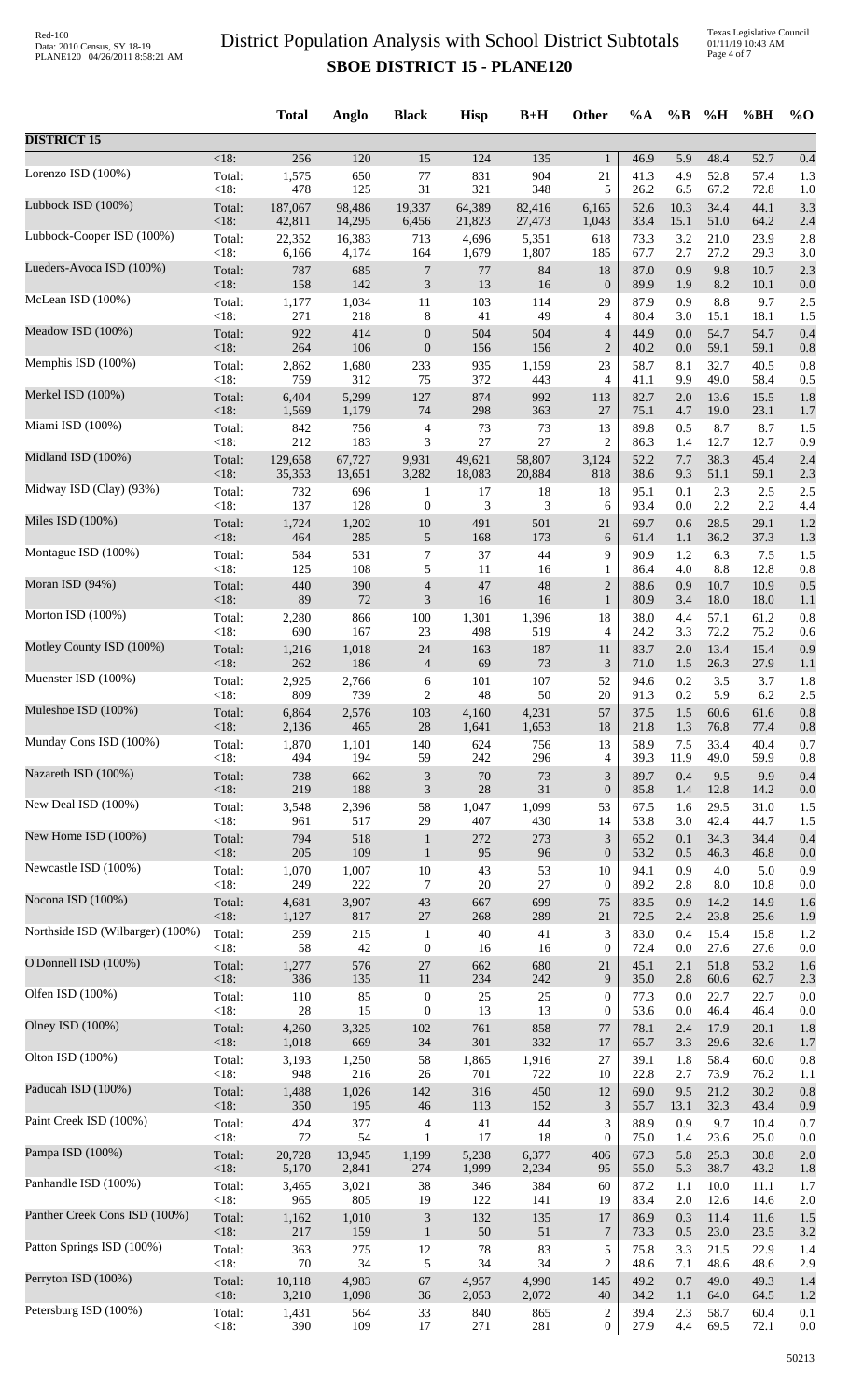Texas Legislative Council 01/11/19 10:43 AM Page 5 of 7

|                                    |                 | <b>Total</b>   | Anglo          | <b>Black</b>                | <b>Hisp</b>      | $B+H$            | Other                       | %A           | $\%B$      | %H          | %BH         | $\%$ O     |
|------------------------------------|-----------------|----------------|----------------|-----------------------------|------------------|------------------|-----------------------------|--------------|------------|-------------|-------------|------------|
| <b>DISTRICT 15</b>                 |                 |                |                |                             |                  |                  |                             |              |            |             |             |            |
| Petrolia Cons ISD (100%)           | Total:          | 3,008          | 2,726          | 33                          | 176              | 205              | $77\,$                      | 90.6         | 1.1        | 5.9         | 6.8         | 2.6        |
| Pilot Point ISD (20%)              | $<18$ :         | 711            | 602            | 15                          | 75               | 87               | 22                          | 84.7         | 2.1        | 10.5        | 12.2        | 3.1        |
|                                    | Total:          | 1,598          | 1,341          | 14                          | 213              | 226              | 31                          | 83.9         | 0.9        | 13.3        | 14.1        | 1.9        |
|                                    | < 18:           | 352            | 259            | 3                           | 83               | 86               | $\tau$                      | 73.6         | 0.9        | 23.6        | 24.4        | 2.0        |
| Plains ISD (100%)                  | Total:          | 2,033          | 953            | $\boldsymbol{6}$            | 1,057            | 1,062            | 18                          | 46.9         | 0.3        | 52.0        | 52.2        | 0.9        |
|                                    | $<18$ :         | 648            | 257            | 6                           | 382              | 387              | $\overline{4}$              | 39.7         | 0.9        | 59.0        | 59.7        | 0.6        |
| Plainview ISD (100%)               | Total:          | 28,985         | 10,378         | 1,923                       | 16,499           | 18,237           | 370                         | 35.8         | 6.6        | 56.9        | 62.9        | 1.3        |
| Plemons-Stinnett-Phillips Cons ISD | < 18:           | 8,308          | 1,748          | 515                         | 6,065            | 6,468            | 92                          | 21.0         | 6.2        | 73.0        | 77.9        | 1.1        |
|                                    | Total:          | 2,773          | 2,324          | 57                          | 316              | 373              | 76                          | 83.8         | 2.1        | 11.4        | 13.5        | 2.7        |
| $(100\%)$                          | $<18$ :         | 709            | 559            | 19                          | 117              | 136              | 14                          | 78.8         | 2.7        | 16.5        | 19.2        | 2.0        |
| Post ISD (100%)                    | Total:          | 6,246          | 2,829          | 435                         | 2,973            | 3,371            | 46                          | 45.3         | 7.0        | 47.6        | 54.0        | 0.7        |
| Prairie Valley ISD (100%)          | < 18:           | 1,225          | 488            | 103                         | 639              | 721              | 16                          | 39.8         | 8.4        | 52.2        | 58.9        | 1.3        |
|                                    | Total:          | 695            | 643            | $\ensuremath{\mathfrak{Z}}$ | $38\,$           | 41               | 11                          | 92.5         | 0.4        | 5.5         | 5.9         | 1.6        |
| Pringle-Morse Cons ISD (100%)      | <18:            | 141            | 113            | $\sqrt{2}$                  | $22\,$           | 24               | $\overline{4}$              | 80.1         | 1.4        | 15.6        | 17.0        | 2.8        |
|                                    | Total:          | 407            | 288            | $\mathbf{1}$                | 113              | 114              | 5                           | 70.8         | 0.2        | 27.8        | 28.0        | 1.2        |
|                                    | < 18:           | 115            | 68             | $\mathbf{1}$                | $44$             | 45               | $\overline{2}$              | 59.1         | 0.9        | 38.3        | 39.1        | 1.7        |
| Quanah ISD (100%)                  | Total:          | 3,169          | 2,291          | 221                         | 621              | 826              | 52                          | 72.3         | 7.0        | 19.6        | 26.1        | 1.6        |
|                                    | <18:            | 772            | 432            | 76                          | 263              | 327              | 13                          | 56.0         | 9.8        | 34.1        | 42.4        | 1.7        |
| Ralls ISD (100%)                   | Total:          | 2,334          | 987            | 57                          | 1,287            | 1,333            | 14                          | 42.3         | 2.4        | 55.1        | 57.1        | 0.6        |
| River Road ISD (100%)              | < 18:           | 694            | 201            | 18                          | 483              | 491              | $\overline{2}$              | 29.0         | 2.6        | 69.6        | 70.7        | 0.3        |
|                                    | Total:          | 7,025          | 5,975          | 101                         | 830              | 914              | 136                         | 85.1         | 1.4        | 11.8        | 13.0        | 1.9        |
|                                    | < 18:           | 1,782          | 1,382          | 57                          | 317              | 364              | 36                          | 77.6         | 3.2        | 17.8        | 20.4        | 2.0        |
| Robert Lee ISD (100%)              | Total:          | 1,628          | 1,265          | 5                           | 327              | 331              | 32                          | 77.7         | 0.3        | 20.1        | 20.3        | 2.0        |
|                                    | < 18:           | 313            | 217            | $\overline{c}$              | 90               | 91               | 5                           | 69.3         | 0.6        | 28.8        | 29.1        | 1.6        |
| Roby Cons ISD (100%)               | Total:          | 1,430          | 1,052          | 35                          | 345              | 373              | 5                           | 73.6         | 2.4        | 24.1        | 26.1        | 0.3        |
| Roosevelt ISD (100%)               | <18:            | 354            | 225            | 12                          | 123              | 129              | $\boldsymbol{0}$            | 63.6         | 3.4        | 34.7        | 36.4        | 0.0        |
|                                    | Total:          | 5,498          | 3,339          | 228                         | 1,857            | 2,071            | 88                          | 60.7         | 4.1        | 33.8        | 37.7        | 1.6        |
|                                    | < 18:           | 1,458          | 684            | 70                          | 686              | 748              | 26                          | 46.9         | 4.8        | 47.1        | 51.3        | 1.8        |
| Ropes ISD (100%)                   | Total:          | 1,243          | 805            | 12                          | 416              | 427              | 11                          | 64.8         | 1.0        | 33.5        | 34.4        | 0.9        |
|                                    | <18:            | 337            | 207            | $\mathfrak{Z}$              | 125              | 128              | $\overline{2}$              | 61.4         | 0.9        | 37.1        | 38.0        | 0.6        |
| Roscoe Collegiate ISD (100%)       | Total:          | 1,866          | 1,125          | 47                          | 682              | 720              | 21                          | 60.3         | $2.5$      | 36.5        | 38.6        | 1.1        |
|                                    | < 18:           | 437            | 218            | 23                          | 200              | 215              | $\overline{4}$              | 49.9         | 5.3        | 45.8        | 49.2        | 0.9        |
| Rotan ISD (100%)                   | Total:          | 1,954          | 1,230          | 115                         | 590              | 690              | 34                          | 62.9         | 5.9        | 30.2        | 35.3        | 1.7        |
|                                    | <18:            | 433            | 224            | 36                          | 171              | 198              | 11                          | 51.7         | 8.3        | 39.5        | 45.7        | 2.5        |
| Rule ISD (100%)                    | Total:          | 899            | 646            | 32                          | 215              | 242              | 11                          | 71.9         | 3.6        | 23.9        | 26.9        | 1.2        |
| Saint Jo ISD (100%)                | <18:            | 176            | 104            | 12                          | 61               | 70               | $\overline{2}$              | 59.1         | 6.8        | 34.7        | 39.8        | 1.1        |
|                                    | Total:          | 1,746          | 1,556          | 10                          | 142              | 144              | 46                          | 89.1         | 0.6        | 8.1         | 8.2         | 2.6        |
|                                    | $<18$ :         | 414            | 343            | 6                           | 57               | 57               | 14                          | 82.9         | 1.4        | 13.8        | 13.8        | 3.4        |
| San Angelo ISD (100%)              | Total:          | 94,460         | 51,919         | 5,086                       | 35,826           | 40,216           | 2,325                       | 55.0         | 5.4        | 37.9        | 42.6        | 2.5        |
|                                    | < 18:           | 21,973         | 8,729          | 1,510                       | 11,654           | 12,722           | 522                         | 39.7         | 6.9        | 53.0        | 57.9        | 2.4        |
| Sands Consolidated ISD (100%)      | Total:          | 697            | 438            | 13                          | 244              | 256              | $\ensuremath{\mathfrak{Z}}$ | 62.8         | 1.9        | 35.0        | 36.7        | 0.4        |
|                                    | < 18:           | 211            | 124            | 11                          | 76               | 86               | $\mathbf{1}$                | 58.8         | 5.2        | 36.0        | 40.8        | 0.5        |
| Sanford-Fritch ISD (100%)          | Total:          | 5,111          | 4,596          | 45                          | 336              | 376              | 139                         | 89.9         | 0.9        | 6.6         | 7.4         | 2.7        |
|                                    | < 18:           | 1,196          | 990            | 29                          | 148              | 172              | 34                          | 82.8         | 2.4        | 12.4        | 14.4        | 2.8        |
| Santa Anna ISD (100%)              | Total:          | 1,747          | 1,345          | 66                          | 321              | 380              | 22                          | 77.0         | 3.8        | 18.4        | 21.8        | 1.3        |
| Seagraves ISD (100%)               | < 18:           | 395            | 258            | $21\,$                      | 116              | 133              | $\overline{4}$              | 65.3         | 5.3        | 29.4        | 33.7        | 1.0        |
|                                    | Total:          | 2,776          | 933            | 151                         | 1,684            | 1,826            | 17                          | 33.6         | 5.4        | 60.7        | 65.8        | 0.6        |
| Seminole ISD (100%)                | < 18:           | 857            | 212            | 53                          | 589              | 638              | 7                           | 24.7         | 6.2        | 68.7        | 74.4        | 0.8        |
|                                    | Total:          | 14,399         | 9,491          | 185                         | 4,593            | 4,734            | 174                         | 65.9         | 1.3        | 31.9        | 32.9        | 1.2        |
|                                    | <18:            | 5,148          | 3,298          | 83                          | 1,728            | 1,786            | 64                          | 64.1         | 1.6        | 33.6        | 34.7        | 1.2        |
| Seymour ISD (100%)                 | Total:          | 3,798          | 3,199          | 99                          | 475              | 562              | 37                          | 84.2         | 2.6        | 12.5        | 14.8        | 1.0        |
|                                    | <18:            | 786            | 575            | 36                          | 180              | 208              | 3                           | 73.2         | 4.6        | 22.9        | 26.5        | 0.4        |
| Shallowater ISD (100%)             | Total:          | 5,445          | 3,940          | 62                          | 1,404            | 1,452            | 53                          | 72.4         | 1.1        | 25.8        | 26.7        | 1.0        |
| Shamrock ISD (100%)                | <18:            | 1,655          | 1,046          | 30                          | 574              | 596              | 13                          | 63.2         | 1.8        | 34.7        | 36.0        | 0.8        |
|                                    | Total:          | 2,437          | 1,804          | 127                         | 467              | 587              | 46                          | 74.0         | 5.2        | 19.2        | 24.1        | 1.9        |
| Silverton ISD (100%)               | < 18:           | 580            | 325            | 51                          | 202              | 249              | 6                           | 56.0         | 8.8        | 34.8        | 42.9        | 1.0        |
|                                    | Total:          | 1,100          | 789            | $21\,$                      | 283              | 303              | 8                           | 71.7         | 1.9        | 25.7        | 27.5        | 0.7        |
|                                    | < 18:           | 243            | 135            | $\,8\,$                     | 97               | 104              | $\overline{4}$              | 55.6         | 3.3        | 39.9        | 42.8        | 1.6        |
| Sivells Bend ISD (100%)            | Total:          | 533            | 496            | $\boldsymbol{0}$            | $30\,$           | $30\,$           | 7                           | 93.1         | 0.0        | 5.6         | 5.6         | 1.3        |
|                                    | < 18:           | 97             | 84             | $\boldsymbol{0}$            | 12               | 12               | 1                           | 86.6         | 0.0        | 12.4        | 12.4        | 1.0        |
| Slaton ISD (100%)                  | Total:          | 7,743          | 3,833          | 461                         | 3,425            | 3,825            | 85                          | 49.5         | $6.0\,$    | 44.2        | 49.4        | 1.1        |
|                                    | <18:            | 2,095          | 689            | 160                         | 1,271            | 1,391            | 15                          | 32.9         | 7.6        | 60.7        | 66.4        | 0.7        |
| Slidell ISD (0%)                   | Total:          | 6              | $\sqrt{6}$     | $\boldsymbol{0}$            | $\boldsymbol{0}$ | $\boldsymbol{0}$ | $\boldsymbol{0}$            | 100.0        | 0.0        | 0.0         | 0.0         | 0.0        |
|                                    | < 18:           | $\overline{0}$ | $\overline{0}$ | $\boldsymbol{0}$            | $\theta$         | $\overline{0}$   | $\theta$                    | 0.0          | 0.0        | 0.0         | 0.0         | 0.0        |
| Smyer ISD (100%)                   | Total:          | 1,666          | 1,077          | 38                          | 530              | 563              | 26                          | 64.6         | 2.3        | 31.8        | 33.8        | 1.6        |
|                                    | < 18:           | 439            | 219            | 23                          | 197              | 215              | 5                           | 49.9         | 5.2        | 44.9        | 49.0        | 1.1        |
| Snyder ISD (100%)                  | Total:          | 15,627         | 8,778          | 891                         | 5,875            | 6,689            | 160                         | 56.2         | 5.7        | 37.6        | 42.8        | 1.0        |
| Southland ISD (100%)               | <18:            | 3,921          | 1,650          | 209                         | 2,082            | 2,229            | 42                          | 42.1         | 5.3        | 53.1        | 56.8        | 1.1        |
|                                    | Total:          | 289            | 177            | 8                           | 104              | 112              | $\mathbf{0}$                | 61.2         | 2.8        | 36.0        | 38.8        | 0.0        |
| Spearman ISD (100%)                | <18:            | 68             | 36             | $\mathbf{2}$                | $30\,$           | 32               | $\mathbf{0}$                | 52.9         | 2.9        | 44.1        | 47.1        | 0.0        |
|                                    | Total:          | 3,791          | 2,004          | 32                          | 1,716            | 1,734            | 53                          | 52.9         | 0.8        | 45.3        | 45.7        | 1.4        |
| Spring Creek ISD (100%)            | < 18:<br>Total: | 1,140          | 426            | 13<br>$\sqrt{2}$            | 690              | 697<br>11        | 17<br>$\mathbf{1}$          | 37.4<br>92.4 | 1.1<br>1.3 | 60.5<br>5.7 | 61.1<br>7.0 | 1.5<br>0.6 |
|                                    | <18:            | 157<br>44      | 145<br>$40\,$  | $\mathbf{1}$                | 9<br>3           | $\overline{4}$   | $\boldsymbol{0}$            | 90.9         | $2.3\,$    | 6.8         | 9.1         | 0.0        |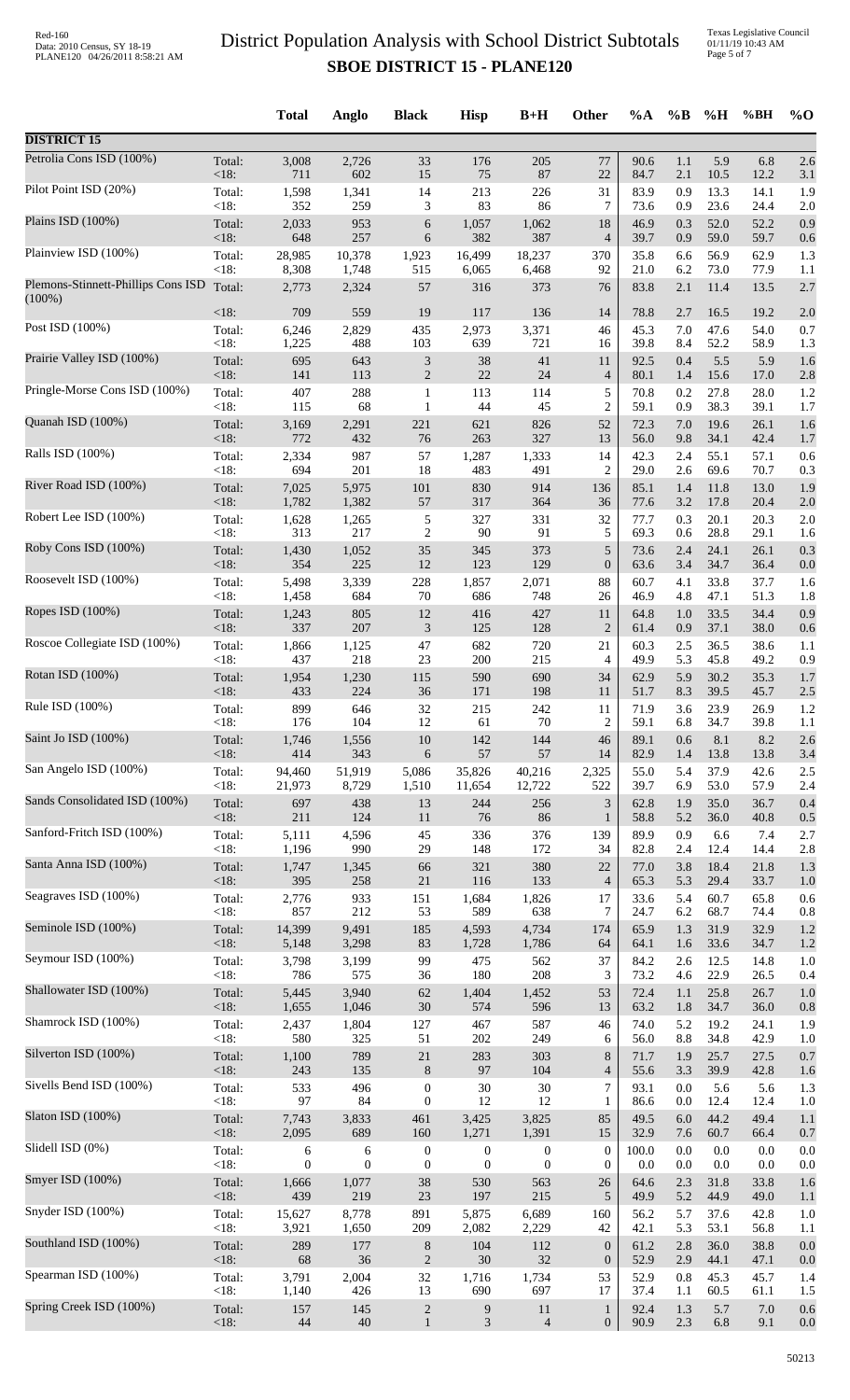|                                |                 | <b>Total</b>   | Anglo      | <b>Black</b>                         | <b>Hisp</b>   | $B+H$      | Other                | %A           | $\%$ B      | %H           | %BH          | $%$ <sup>O</sup> |
|--------------------------------|-----------------|----------------|------------|--------------------------------------|---------------|------------|----------------------|--------------|-------------|--------------|--------------|------------------|
| <b>DISTRICT 15</b>             |                 |                |            |                                      |               |            |                      |              |             |              |              |                  |
| Springlake-Earth ISD (100%)    | Total:          | 1,714          | 735        | 51                                   | 916           | 966        | 13                   | 42.9         | 3.0         | 53.4         | 56.4         | 0.8              |
| Spur ISD (100%)                | < 18:           | 529            | 154        | 26                                   | 345           | 370        | 5                    | 29.1         | 4.9         | 65.2         | 69.9         | 0.9              |
|                                | Total:          | 2,083          | 1,317      | 95                                   | 630           | 718        | 48                   | 63.2         | 4.6         | 30.2         | 34.5         | 2.3              |
| Stamford ISD (100%)            | <18:            | 422            | 227        | $\overline{7}$                       | 180           | 184        | 11                   | 53.8         | 1.7         | 42.7         | 43.6         | 2.6              |
|                                | Total:          | 3,429          | 2,036      | 315                                  | 1,062         | 1,355      | 38                   | 59.4         | 9.2         | 31.0         | 39.5         | 1.1              |
|                                | < 18:           | 823            | 332        | 118                                  | 380           | 484        | 7                    | 40.3         | 14.3        | 46.2         | 58.8         | 0.9              |
| Stanton ISD (100%)             | Total:          | 3,806          | 1,913      | 89                                   | 1,778         | 1,849      | 44                   | 50.3         | 2.3         | 46.7         | 48.6         | 1.2              |
|                                | <18:            | 1,123          | 447        | 39                                   | 632           | 663        | 13                   | 39.8         | 3.5         | 56.3         | 59.0         | 1.2              |
| Sterling City ISD (100%)       | Total:<br>< 18: | 1,143<br>279   | 733<br>154 | 22                                   | 365<br>107    | 386<br>115 | 24<br>10             | 64.1         | 1.9         | 31.9<br>38.4 | 33.8         | 2.1              |
| Stratford ISD (100%)           | Total:          | 2,494          | 1,368      | 8<br>11                              | 1,096         | 1,104      | 22                   | 55.2<br>54.9 | 2.9<br>0.4  | 43.9         | 41.2<br>44.3 | 3.6<br>0.9       |
| Sudan ISD (100%)               | $<18$ :         | 757            | 285        | $\mathbf{1}$                         | 466           | 467        | 5                    | 37.6         | 0.1         | 61.6         | 61.7         | 0.7              |
|                                | Total:          | 1,503          | 862        | 53                                   | 575           | 626        | 15                   | 57.4         | 3.5         | 38.3         | 41.7         | 1.0              |
| Sundown ISD (100%)             | < 18:<br>Total: | 454<br>1,596   | 195<br>867 | 25<br>$27\,$                         | 231<br>690    | 255<br>715 | $\overline{4}$<br>14 | 43.0<br>54.3 | 5.5<br>1.7  | 50.9<br>43.2 | 56.2<br>44.8 | 0.9              |
|                                | $<18$ :         | 506            | 216        | 16                                   | 272           | 287        | 3                    | 42.7         | 3.2         | 53.8         | 56.7         | 0.9<br>0.6       |
| Sunray ISD (100%)              | Total:          | 2,116          | 1,138      | $\,8\,$                              | 928           | 935        | 43                   | 53.8         | 0.4         | 43.9         | 44.2         | 2.0              |
|                                | < 18:           | 661            | 260        | 5                                    | 386           | 391        | 10                   | 39.3         | 0.8         | 58.4         | 59.2         | 1.5              |
| Sweetwater ISD (100%)          | Total:          | 12,696         | 7,487      | 788                                  | 4,348         | 5,061      | 148                  | 59.0         | 6.2         | 34.2         | 39.9         | 1.2              |
|                                | <18:            | 3,310          | 1,466      | 313                                  | 1,552         | 1,810      | 34                   | 44.3         | 9.5         | 46.9         | 54.7         | 1.0              |
| Tahoka ISD (100%)              | Total:          | 3,042          | 1,427      | 114                                  | 1,479         | 1,584      | 31                   | 46.9         | 3.7         | 48.6         | 52.1         | 1.0              |
| Texhoma ISD (100%)             | < 18:           | 856            | 295        | 37                                   | 519           | 548        | 13                   | 34.5         | 4.3         | 60.6         | 64.0         | 1.5              |
|                                | Total:          | 542            | 379        | $\sqrt{5}$                           | 147           | 152        | 11                   | 69.9         | 0.9         | 27.1         | 28.0         | 2.0              |
| Texline ISD (100%)             | <18:<br>Total:  | 157<br>962     | 102        | 3                                    | $47\,$<br>277 | 50<br>277  | 5<br>35              | 65.0         | 1.9<br>0.0  | 29.9<br>28.8 | 31.8<br>28.8 | 3.2              |
|                                | < 18:           | 298            | 650<br>165 | $\boldsymbol{0}$<br>$\boldsymbol{0}$ | 119           | 119        | 14                   | 67.6<br>55.4 | 0.0         | 39.9         | 39.9         | 3.6<br>4.7       |
| Throckmorton ISD (100%)        | Total:          | 1,165          | 1,049      | 3                                    | 95            | 98         | 18                   | 90.0         | 0.3         | 8.2          | 8.4          | 1.5              |
|                                | < 18:           | 259            | 215        | $\sqrt{2}$                           | 37            | 39         | $\sqrt{5}$           | 83.0         | 0.8         | 14.3         | 15.1         | 1.9              |
| Trent ISD (100%)               | Total:          | 736            | 637        | 11                                   | $76\,$        | 87         | 12                   | 86.5         | 1.5         | 10.3         | 11.8         | 1.6              |
|                                | < 18:           | 168            | 131        | $\sqrt{2}$                           | $30\,$        | 32         | 5                    | 78.0         | 1.2         | 17.9         | 19.0         | 3.0              |
| Tulia ISD (100%)               | Total:<br><18:  | 5,817<br>1,533 | 2,804      | 569                                  | 2,404         | 2,940      | 73<br>23             | 48.2         | 9.8         | 41.3         | 50.5         | 1.3              |
| Turkey-Quitaque ISD (100%)     | Total:          | 1,062          | 526<br>719 | 159<br>50                            | 848<br>287    | 984<br>328 | 15                   | 34.3<br>67.7 | 10.4<br>4.7 | 55.3<br>27.0 | 64.2<br>30.9 | 1.5<br>1.4       |
| Valley View ISD (Cooke) (100%) | <18:            | 243            | 126        | 12                                   | 104           | 110        | 7                    | 51.9         | 4.9         | 42.8         | 45.3         | 2.9              |
|                                | Total:          | 3,144          | 2,727      | 12                                   | 339           | 351        | 66                   | 86.7         | 0.4         | 10.8         | 11.2         | 2.1              |
| Vega ISD (100%)                | $<18$ :         | 759            | 596        | $\overline{4}$                       | 134           | 138        | 25                   | 78.5         | 0.5         | 17.7         | 18.2         | 3.3              |
|                                | Total:          | 1,156          | 1,017      | 15                                   | 105           | 119        | 20                   | 88.0         | 1.3         | 9.1          | 10.3         | 1.7              |
|                                | $<18$ :         | 307            | 262        | 12                                   | 30            | 41         | $\overline{4}$       | 85.3         | 3.9         | 9.8          | 13.4         | 1.3              |
| Veribest ISD (100%)            | Total:          | 1,150          | 819        | $\boldsymbol{0}$                     | 315           | 315        | 16                   | 71.2         | 0.0         | 27.4         | 27.4         | 1.4              |
|                                | <18:            | 277            | 163        | $\boldsymbol{0}$                     | 109           | 109        | 5                    | 58.8         | 0.0         | 39.4         | 39.4         | 1.8              |
| Vernon ISD (100%)              | Total:          | 12,955         | 8,081      | 1,177                                | 3,450         | 4,570      | 304                  | 62.4         | 9.1         | 26.6         | 35.3         | 2.3              |
|                                | < 18:           | 3,347          | 1,615      | 389                                  | 1,317         | 1,660      | 72                   | 48.3         | 11.6        | 39.3         | 49.6         | 2.2              |
| Walcott ISD (100%)             | Total:          | 143            | 100        | $\boldsymbol{0}$                     | 41            | 41         | $\overline{2}$       | 69.9         | 0.0         | 28.7         | 28.7         | 1.4              |
| Wall ISD (100%)                | $<18$ :         | 37             | 16         | $\boldsymbol{0}$                     | 20            | $20\,$     | $\mathbf{1}$         | 43.2         | 0.0         | 54.1         | 54.1         | 2.7              |
|                                | Total:          | 4,157          | 3,141      | $26\,$                               | 940           | 964        | 52                   | 75.6         | 0.6         | 22.6         | 23.2         | 1.3              |
| Walnut Bend ISD (100%)         | < 18:           | 1,157          | 849        | 18                                   | 278           | 294        | 14                   | 73.4         | 1.6         | 24.0         | 25.4         | 1.2              |
|                                | Total:          | 162            | 125        | $\sqrt{5}$                           | 18            | 23         | 14                   | 77.2         | 3.1         | 11.1         | 14.2         | 8.6              |
| Water Valley ISD (100%)        | $<18$ :         | 50             | 29         | $\sqrt{5}$                           | 11            | 16         | 5                    | 58.0         | 10.0        | 22.0         | 32.0         | 10.0             |
|                                | Total:          | 1,862          | 1,492      | 91                                   | 267           | 347        | 23                   | 80.1         | 4.9         | 14.3         | 18.6         | 1.2              |
|                                | < 18:           | 392            | 304        | 9                                    | 76            | 84         | $\overline{4}$       | 77.6         | 2.3         | 19.4         | 21.4         | 1.0              |
| Wellington ISD (100%)          | Total:          | 3,008          | 1,901      | 168                                  | 908           | 1,039      | 68                   | 63.2         | 5.6         | 30.2         | 34.5         | 2.3              |
|                                | < 18:           | 837            | 393        | 60                                   | 392           | 425        | 19                   | 47.0         | $7.2\,$     | 46.8         | 50.8         | 2.3              |
| Wellman-Union Cons ISD (100%)  | Total:          | 635            | 393        | $\ensuremath{\mathfrak{Z}}$          | 236           | 239        | 3                    | 61.9         | 0.5         | 37.2         | 37.6         | 0.5              |
|                                | $<18$ :         | 171            | 85         | $\mathbf{1}$                         | 84            | 85         | $\mathbf{1}$         | 49.7         | 0.6         | 49.1         | 49.7         | 0.6              |
| Westbrook ISD (100%)           | Total:          | 900            | 759        | 11                                   | 120           | 129        | 12                   | 84.3         | 1.2         | 13.3         | 14.3         | 1.3              |
| Wheeler ISD (100%)             | < 18:           | 197            | 148        | $\boldsymbol{6}$                     | 39            | 44         | $\mathfrak{S}$       | 75.1         | 3.0         | 19.8         | 22.3         | 2.5              |
|                                | Total:          | 2,114          | 1,295      | 13                                   | 782           | 795        | 24                   | 61.3         | 0.6         | 37.0         | 37.6         | 1.1              |
| White Deer ISD (100%)          | < 18:           | 586            | 244        | $\overline{7}$                       | 331           | 338        | $\overline{4}$       | 41.6         | 1.2         | 56.5         | 57.7         | 0.7              |
|                                | Total:          | 1,648          | 1,497      | 6                                    | 98            | 104        | 47                   | 90.8         | 0.4         | 5.9          | 6.3          | 2.9              |
| Whiteface Cons ISD (100%)      | <18:            | 382            | 326        | $\overline{4}$                       | 37            | 41         | 15                   | 85.3         | 1.0         | 9.7          | 10.7         | 3.9              |
|                                | Total:          | 932            | 528        | 43                                   | 368           | 393        | 11                   | 56.7         | 4.6         | 39.5         | 42.2         | 1.2              |
|                                | < 18:           | 254            | 112        | 19                                   | 134           | 141        | $\mathbf{1}$         | 44.1         | 7.5         | 52.8         | 55.5         | 0.4              |
| Whitesboro ISD (11%)           | Total:          | 1,010          | 916        | $\overline{7}$                       | 60            | 65         | 29                   | 90.7         | 0.7         | 5.9          | 6.4          | 2.9              |
|                                | $<18$ :         | 235            | 201        | $\mathfrak{Z}$                       | 22            | 25         | 9                    | 85.5         | 1.3         | 9.4          | 10.6         | 3.8              |
| Whitharral ISD (100%)          | Total:          | 473            | 304        | $\tau$                               | 156           | 162        | 7                    | 64.3         | 1.5         | 33.0         | 34.2         | 1.5              |
|                                | < 18:           | 128            | 73         | 5                                    | 49            | 53         | 2                    | 57.0         | 3.9         | 38.3         | 41.4         | 1.6              |
| Wichita Falls ISD (100%)       | Total:          | 87,802         | 56,753     | 11,204                               | 16,883        | 27,449     | 3,600                | 64.6         | 12.8        | 19.2         | 31.3         | 4.1              |
| Wildorado ISD (100%)           | $<18$ :         | 21,373         | 10,839     | 3,616                                | 6,416         | 9,619      | 915                  | 50.7         | 16.9        | 30.0         | 45.0         | 4.3              |
|                                | Total:          | 349            | 291        | $\overline{7}$                       | 47            | 54         | $\overline{4}$       | 83.4         | 2.0         | 13.5         | 15.5         | 1.1              |
| Wilson ISD (100%)              | < 18:           | 91             | 74         | 4                                    | 13            | 17         | $\boldsymbol{0}$     | 81.3         | 4.4         | 14.3         | 18.7         | 0.0              |
|                                | Total:          | 889            | 484        | $\sqrt{5}$                           | 394           | 397        | 8                    | 54.4         | 0.6         | 44.3         | 44.7         | 0.9              |
| Windthorst ISD (100%)          | $<18$ :         | 230            | 91         | 3                                    | 133           | 134        | 5                    | 39.6         | 1.3         | 57.8         | 58.3         | 2.2              |
|                                | Total:          | 1,529          | 1,235      | $\overline{4}$                       | 265           | 269        | 25                   | 80.8         | 0.3         | 17.3         | 17.6         | 1.6              |
|                                | < 18:           | 466            | 355        | 4                                    | 99            | 103        | 8                    | 76.2         | 0.9         | 21.2         | 22.1         | 1.7              |
| Winters ISD (100%)             | Total:          | 3,461          | 2,144      | 96                                   | 1,222         | 1,289      | $28\,$               | 61.9         | $2.8\,$     | 35.3         | 37.2         | 0.8              |